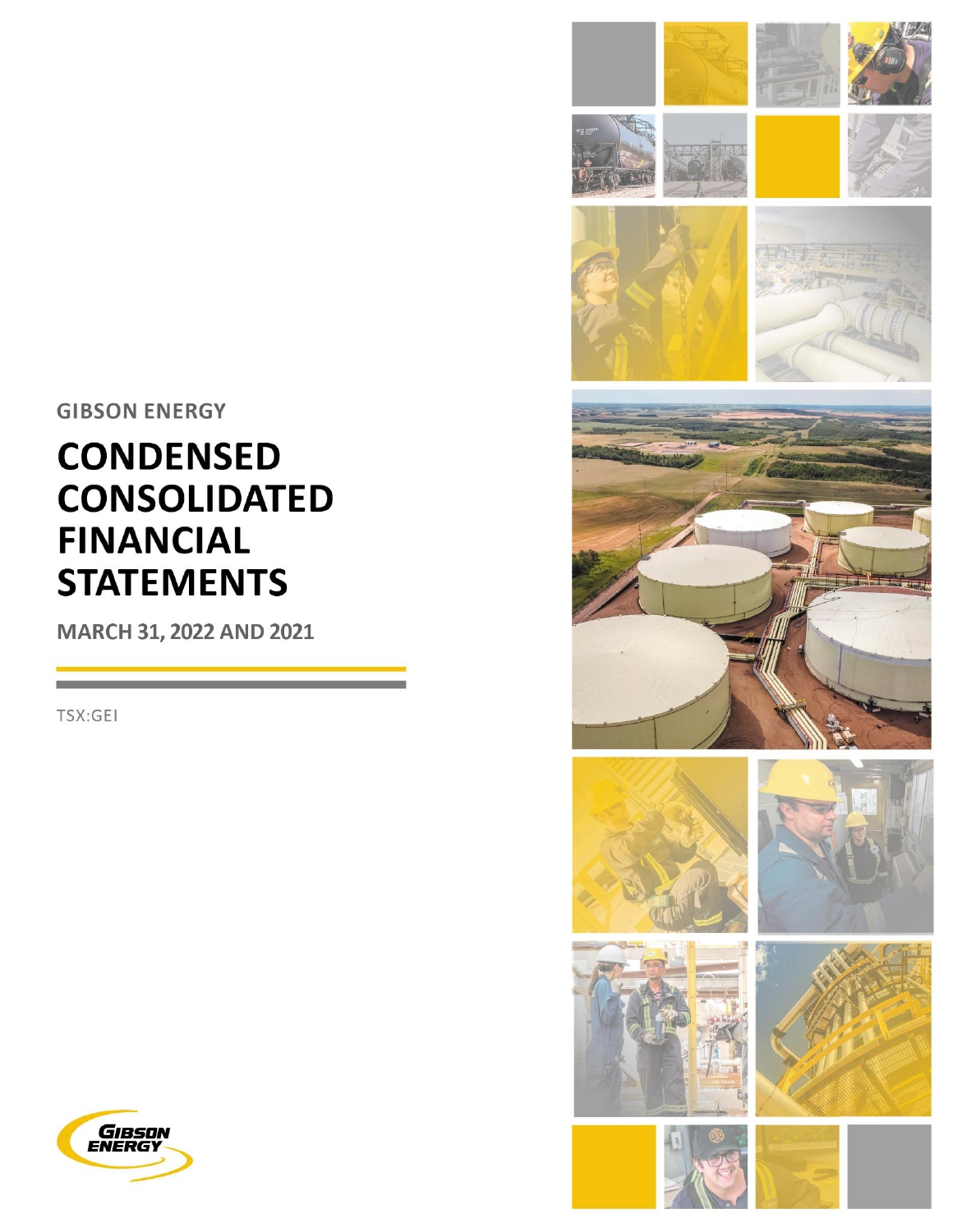# Condensed Consolidated Balance Sheets (unaudited)

*(Amounts in thousands of Canadian dollars, except per share amounts)*

| <b>Note</b><br>2022<br>2021<br><b>Assets</b><br><b>Current assets</b><br>Cash and cash equivalents<br>54,129<br>62,688<br>Trade and other receivables<br>818,217<br>667,588<br>4<br>298,149<br>255,131<br>Inventories<br>Income taxes receivable<br>1,637<br>4,809<br>Prepaid and other assets<br>6,339<br>7,340<br>Net investment in finance leases<br>7,804<br>8,883<br>1,186,275<br>1,006,439<br><b>Non-current assets</b><br>5<br>Property, plant and equipment<br>1,592,660<br>1,612,636<br>6<br>Right-of-use assets<br>48,061<br>52,582<br>Long-term prepaid and other assets<br>2,088<br>2,065<br>Net investment in finance leases<br>162,264<br>163,687<br>7<br>167,916<br>Investment in equity accounted investees<br>172,715<br>Deferred income tax assets<br>28,790<br>27,406<br>Intangible assets<br>34,355<br>34,600<br>Goodwill<br>359,445<br>359,875<br>2,395,824<br>2,425,321 |
|-----------------------------------------------------------------------------------------------------------------------------------------------------------------------------------------------------------------------------------------------------------------------------------------------------------------------------------------------------------------------------------------------------------------------------------------------------------------------------------------------------------------------------------------------------------------------------------------------------------------------------------------------------------------------------------------------------------------------------------------------------------------------------------------------------------------------------------------------------------------------------------------------|
|                                                                                                                                                                                                                                                                                                                                                                                                                                                                                                                                                                                                                                                                                                                                                                                                                                                                                               |
|                                                                                                                                                                                                                                                                                                                                                                                                                                                                                                                                                                                                                                                                                                                                                                                                                                                                                               |
|                                                                                                                                                                                                                                                                                                                                                                                                                                                                                                                                                                                                                                                                                                                                                                                                                                                                                               |
|                                                                                                                                                                                                                                                                                                                                                                                                                                                                                                                                                                                                                                                                                                                                                                                                                                                                                               |
|                                                                                                                                                                                                                                                                                                                                                                                                                                                                                                                                                                                                                                                                                                                                                                                                                                                                                               |
|                                                                                                                                                                                                                                                                                                                                                                                                                                                                                                                                                                                                                                                                                                                                                                                                                                                                                               |
|                                                                                                                                                                                                                                                                                                                                                                                                                                                                                                                                                                                                                                                                                                                                                                                                                                                                                               |
|                                                                                                                                                                                                                                                                                                                                                                                                                                                                                                                                                                                                                                                                                                                                                                                                                                                                                               |
|                                                                                                                                                                                                                                                                                                                                                                                                                                                                                                                                                                                                                                                                                                                                                                                                                                                                                               |
|                                                                                                                                                                                                                                                                                                                                                                                                                                                                                                                                                                                                                                                                                                                                                                                                                                                                                               |
|                                                                                                                                                                                                                                                                                                                                                                                                                                                                                                                                                                                                                                                                                                                                                                                                                                                                                               |
|                                                                                                                                                                                                                                                                                                                                                                                                                                                                                                                                                                                                                                                                                                                                                                                                                                                                                               |
|                                                                                                                                                                                                                                                                                                                                                                                                                                                                                                                                                                                                                                                                                                                                                                                                                                                                                               |
|                                                                                                                                                                                                                                                                                                                                                                                                                                                                                                                                                                                                                                                                                                                                                                                                                                                                                               |
|                                                                                                                                                                                                                                                                                                                                                                                                                                                                                                                                                                                                                                                                                                                                                                                                                                                                                               |
|                                                                                                                                                                                                                                                                                                                                                                                                                                                                                                                                                                                                                                                                                                                                                                                                                                                                                               |
|                                                                                                                                                                                                                                                                                                                                                                                                                                                                                                                                                                                                                                                                                                                                                                                                                                                                                               |
|                                                                                                                                                                                                                                                                                                                                                                                                                                                                                                                                                                                                                                                                                                                                                                                                                                                                                               |
|                                                                                                                                                                                                                                                                                                                                                                                                                                                                                                                                                                                                                                                                                                                                                                                                                                                                                               |
|                                                                                                                                                                                                                                                                                                                                                                                                                                                                                                                                                                                                                                                                                                                                                                                                                                                                                               |
| <b>Total assets</b><br>3,582,099<br>3,431,760                                                                                                                                                                                                                                                                                                                                                                                                                                                                                                                                                                                                                                                                                                                                                                                                                                                 |
|                                                                                                                                                                                                                                                                                                                                                                                                                                                                                                                                                                                                                                                                                                                                                                                                                                                                                               |
| Liabilities and equity                                                                                                                                                                                                                                                                                                                                                                                                                                                                                                                                                                                                                                                                                                                                                                                                                                                                        |
| <b>Current liabilities</b>                                                                                                                                                                                                                                                                                                                                                                                                                                                                                                                                                                                                                                                                                                                                                                                                                                                                    |
| 1,043,737<br>Trade payables and accrued charges<br>683,708                                                                                                                                                                                                                                                                                                                                                                                                                                                                                                                                                                                                                                                                                                                                                                                                                                    |
| Dividends payable<br>51,319<br>54,575                                                                                                                                                                                                                                                                                                                                                                                                                                                                                                                                                                                                                                                                                                                                                                                                                                                         |
| <b>Contract liabilities</b><br>31,733<br>26,003                                                                                                                                                                                                                                                                                                                                                                                                                                                                                                                                                                                                                                                                                                                                                                                                                                               |
| 9<br>29,748<br>Lease liabilities<br>31,400                                                                                                                                                                                                                                                                                                                                                                                                                                                                                                                                                                                                                                                                                                                                                                                                                                                    |
| 796,508<br>1,155,715                                                                                                                                                                                                                                                                                                                                                                                                                                                                                                                                                                                                                                                                                                                                                                                                                                                                          |
| <b>Non-current liabilities</b>                                                                                                                                                                                                                                                                                                                                                                                                                                                                                                                                                                                                                                                                                                                                                                                                                                                                |
| 8<br>Long-term debt<br>1,480,033<br>1,660,609                                                                                                                                                                                                                                                                                                                                                                                                                                                                                                                                                                                                                                                                                                                                                                                                                                                 |
| 9<br>Lease liabilities<br>42,037<br>52,031                                                                                                                                                                                                                                                                                                                                                                                                                                                                                                                                                                                                                                                                                                                                                                                                                                                    |
| 10<br>158,750<br>180,270<br>Provisions                                                                                                                                                                                                                                                                                                                                                                                                                                                                                                                                                                                                                                                                                                                                                                                                                                                        |
| Other long-term liabilities<br>4,094<br>4,061                                                                                                                                                                                                                                                                                                                                                                                                                                                                                                                                                                                                                                                                                                                                                                                                                                                 |
| Deferred income tax liabilities<br>101,766<br>94,155                                                                                                                                                                                                                                                                                                                                                                                                                                                                                                                                                                                                                                                                                                                                                                                                                                          |
| 1,786,680<br>1,991,126<br><b>Total liabilities</b>                                                                                                                                                                                                                                                                                                                                                                                                                                                                                                                                                                                                                                                                                                                                                                                                                                            |
| 2,942,395<br>2,787,634                                                                                                                                                                                                                                                                                                                                                                                                                                                                                                                                                                                                                                                                                                                                                                                                                                                                        |
| <b>Equity</b>                                                                                                                                                                                                                                                                                                                                                                                                                                                                                                                                                                                                                                                                                                                                                                                                                                                                                 |
| 11<br>Share capital<br>2,022,267<br>1,997,255                                                                                                                                                                                                                                                                                                                                                                                                                                                                                                                                                                                                                                                                                                                                                                                                                                                 |
| Contributed surplus<br>66,002<br>51,980                                                                                                                                                                                                                                                                                                                                                                                                                                                                                                                                                                                                                                                                                                                                                                                                                                                       |
| 24,310<br>Accumulated other comprehensive income<br>20,287                                                                                                                                                                                                                                                                                                                                                                                                                                                                                                                                                                                                                                                                                                                                                                                                                                    |
| (1,454,830)<br>Deficit<br>(1,443,441)                                                                                                                                                                                                                                                                                                                                                                                                                                                                                                                                                                                                                                                                                                                                                                                                                                                         |
| 639,704<br>644,126                                                                                                                                                                                                                                                                                                                                                                                                                                                                                                                                                                                                                                                                                                                                                                                                                                                                            |
| <b>Total liabilities and equity</b><br>3,582,099<br>3,431,760                                                                                                                                                                                                                                                                                                                                                                                                                                                                                                                                                                                                                                                                                                                                                                                                                                 |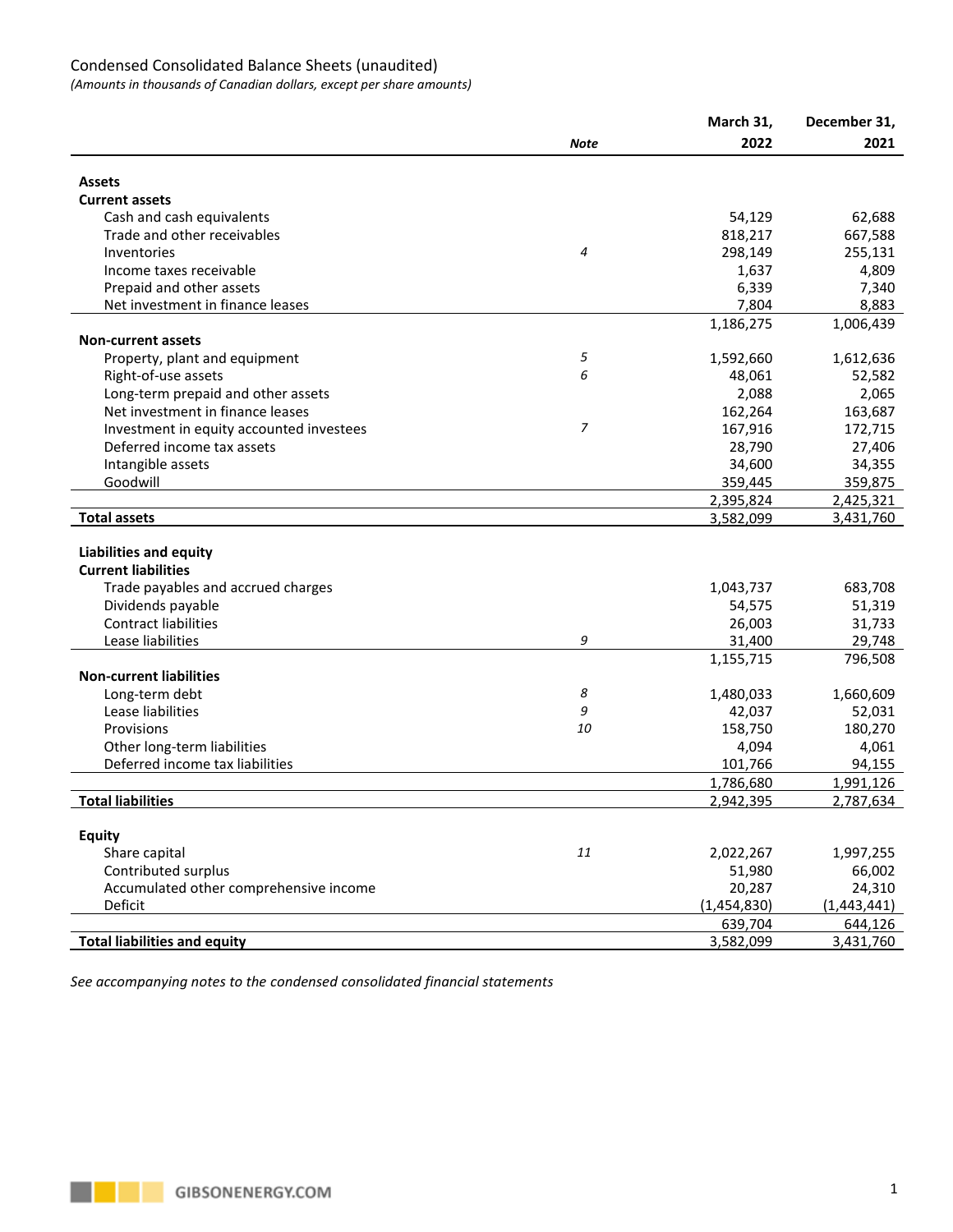# Condensed Consolidated Statements of Operations (unaudited)

*(Amounts in thousands of Canadian dollars, except per share amounts)*

|                                     |      | Three months ended March 31, |           |
|-------------------------------------|------|------------------------------|-----------|
|                                     | Note | 2022                         | 2021      |
|                                     |      |                              |           |
| Revenue                             | 13   | 2,688,452                    | 1,609,732 |
| Cost of sales                       | 7    | 2,592,955                    | 1,537,132 |
| <b>Gross profit</b>                 |      | 95,497                       | 72,600    |
| General and administrative expenses |      | 17,261                       | 19,940    |
| Other operating income, net         |      | (4,657)                      | (3, 189)  |
| <b>Operating income</b>             |      | 82,893                       | 55,849    |
| Finance costs, net                  | 8    | 14,921                       | 14,988    |
| Income before income taxes          |      | 67,972                       | 40,861    |
| Income tax expense                  | 12   | 16,002                       | 8,084     |
| Net income                          |      | 51,970                       | 32,777    |
|                                     | 11   |                              |           |
| <b>Earnings per share</b>           |      |                              |           |
| Basic earnings per share            |      | 0.35                         | 0.22      |
| Diluted earnings per share          |      | 0.35                         | 0.22      |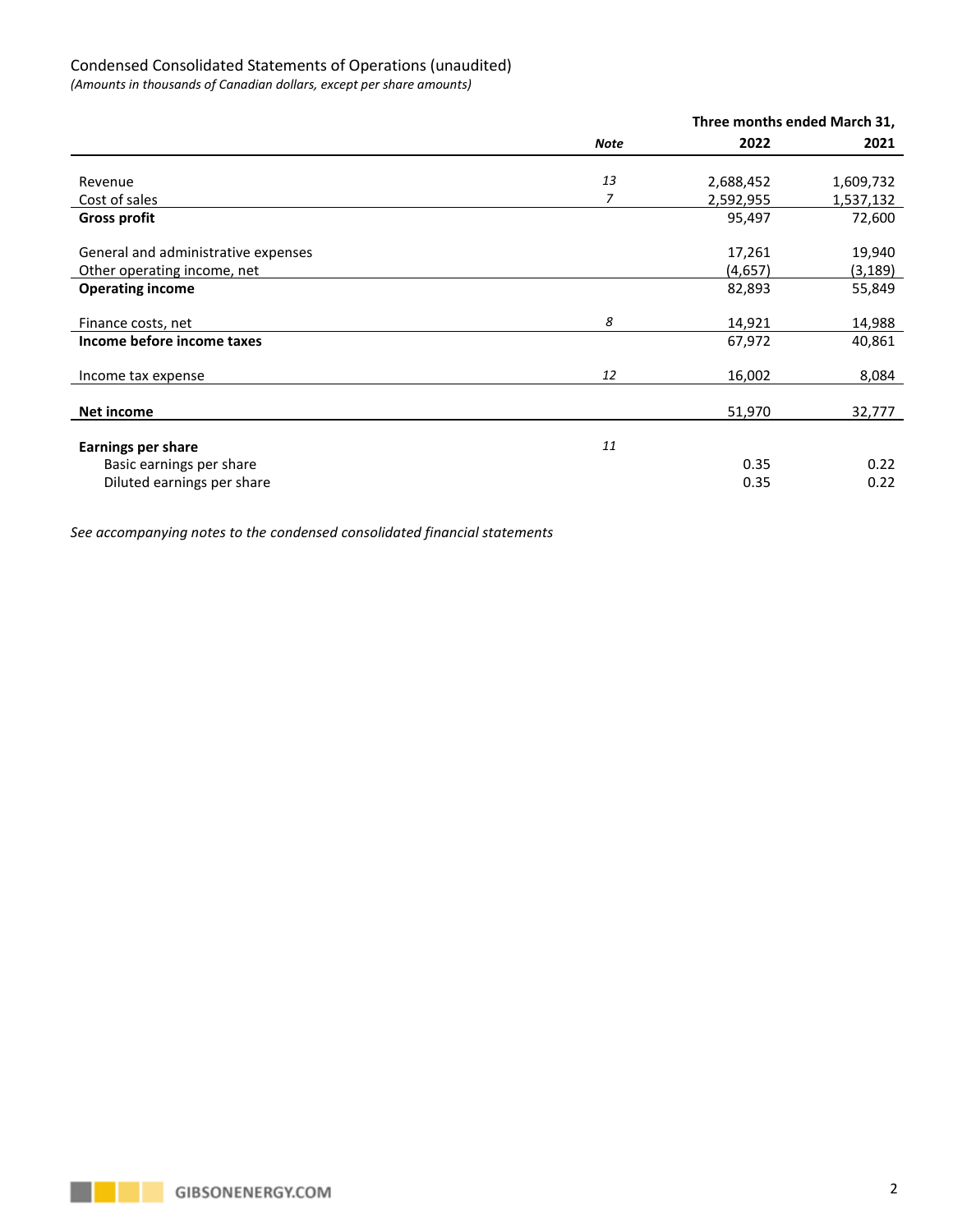# Condensed Consolidated Statements of Comprehensive Income (unaudited)

*(Amounts in thousands of Canadian dollars, except per share amounts)*

|                                                                        | Three months ended March 31, |         |  |
|------------------------------------------------------------------------|------------------------------|---------|--|
|                                                                        | 2022                         | 2021    |  |
| Net Income                                                             | 51,970                       | 32,777  |  |
| Other comprehensive loss                                               |                              |         |  |
| Items that may be reclassified subsequently to statement of operations |                              |         |  |
| Exchange differences from translating foreign operations               | (4,023)                      | (3,997) |  |
| Other comprehensive loss, net of tax                                   | (4,023)                      | (3,997) |  |
| Comprehensive income                                                   | 47,947                       | 28,780  |  |

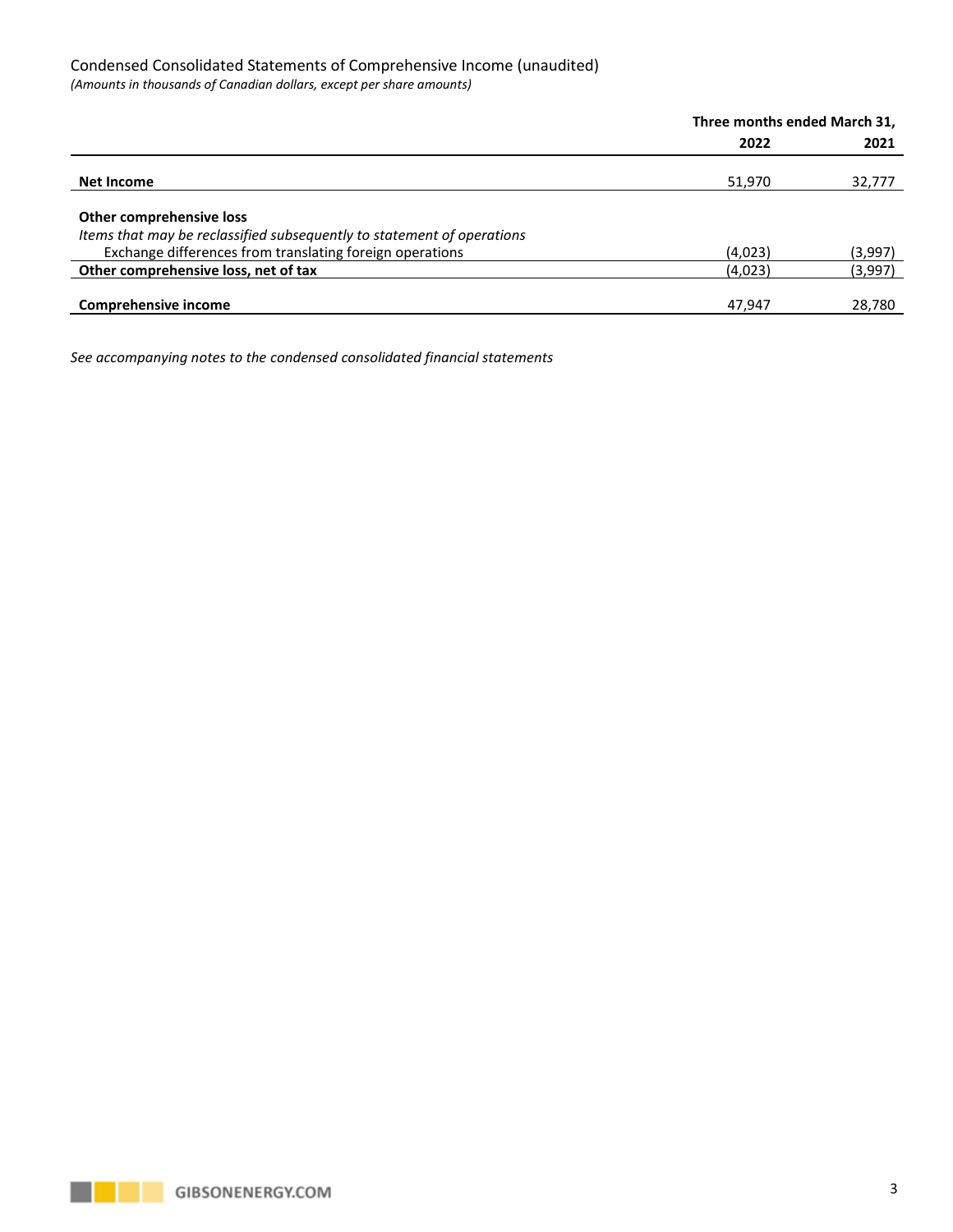*(Amounts in thousands of Canadian dollars, except per share amounts)*

|                                                         |              |                    | <b>Accumulated</b> |                |                 |
|---------------------------------------------------------|--------------|--------------------|--------------------|----------------|-----------------|
|                                                         |              |                    | other              |                |                 |
|                                                         | <b>Share</b> | <b>Contributed</b> | comprehensive      |                | <b>Total</b>    |
|                                                         | capital      | surplus            | income (loss)      | <b>Deficit</b> | <b>Equity</b>   |
| Balance - January 1, 2021                               | 1,977,104    | 61,820             | 24,066             | (1,383,340)    | 679,650         |
| Net income                                              |              |                    |                    | 32,777         | 32,777          |
| Other comprehensive loss, net of tax                    |              |                    | (3,997)            |                | (3,997)         |
| Comprehensive (loss) income<br>Share based compensation |              | 8,328              | (3,997)            | 32,777         | 28,780<br>8,328 |
| Tax effect of equity settled awards                     | 1,144        | (170)              |                    |                | 974             |
| Proceeds from exercise of stock options                 | 58           |                    |                    |                | 58              |
| Reclassification of contributed surplus                 | 15,626       | (15, 626)          |                    |                |                 |
| Dividends on common shares (\$0.35 per                  |              |                    |                    |                |                 |
| common share)                                           |              |                    |                    | (51, 266)      | (51, 266)       |
|                                                         |              |                    |                    |                |                 |
| <b>Balance - March 31, 2021</b>                         | 1,993,932    | 54,352             | 20,069             | (1,401,829)    | 666,524         |
|                                                         |              |                    |                    |                |                 |
| Balance - January 1, 2022                               | 1,997,255    | 66,002             | 24,310             | (1,443,441)    | 644,126         |
|                                                         |              |                    |                    |                |                 |
| Net income                                              |              |                    |                    | 51,970         | 51,970          |
| Other comprehensive loss, net of tax                    |              |                    | (4,023)            |                | (4,023)         |
| Comprehensive (loss) income                             |              |                    | (4,023)            | 51,970         | 47,947          |
| Share based compensation                                |              | 5,518              |                    |                | 5,518           |
| Tax effect of equity settled awards                     | 632          | 454                |                    |                | 1,086           |
| Proceeds from exercise of stock options                 | 14,957       |                    |                    |                | 14,957          |
| Reclassification of contributed surplus                 | 19,994       | (19,994)           |                    |                |                 |
| Dividends on common shares (\$0.37 per                  |              |                    |                    | (54, 575)      | (54, 575)       |
| common share)                                           |              |                    |                    |                |                 |
| Repurchase of common shares under                       |              |                    |                    |                |                 |
| normal course issuer bid ("NCIB")                       | (10, 571)    |                    |                    | (8, 784)       | (19, 355)       |
| <b>Balance - March 31, 2022</b>                         | 2,022,267    | 51,980             | 20,287             | (1,454,830)    | 639,704         |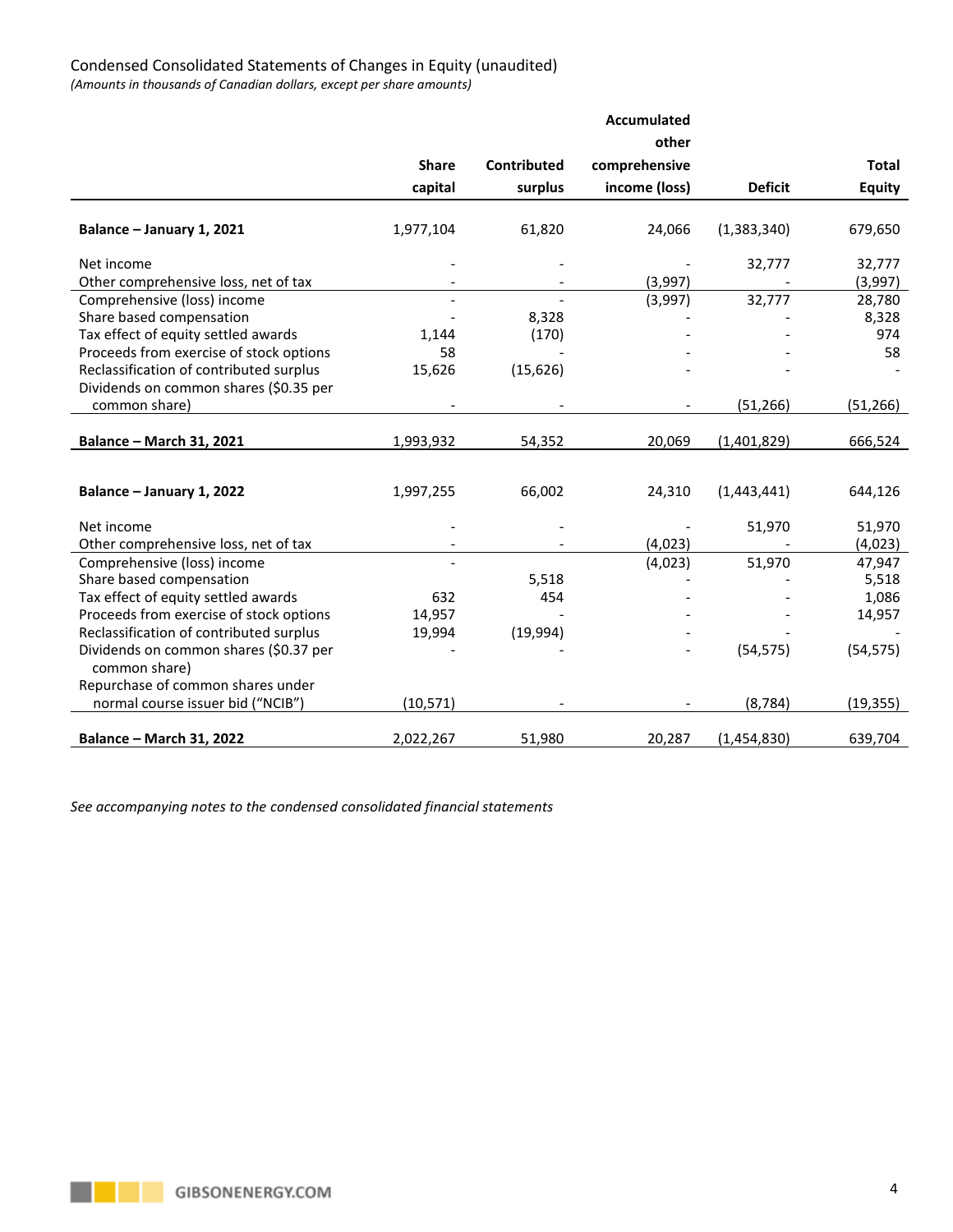# Condensed Consolidated Statements of Cash Flows (unaudited)

*(Amounts in thousands of Canadian dollars, except per share amounts)*

|                                                                      |                | Three months ended March 31. |           |
|----------------------------------------------------------------------|----------------|------------------------------|-----------|
|                                                                      | <b>Note</b>    | 2022                         | 2021      |
| Cash flows from operating activities                                 |                |                              |           |
| Net income                                                           |                | 51,970                       | 32,777    |
| Adjustments                                                          | 16             | 63,113                       | 65,781    |
| Changes in items of working capital                                  | 16             | 196,543                      | (43, 732) |
| Income tax payment, net                                              | 16             | (5,890)                      | (11, 249) |
| Net cash inflow from operating activities                            |                | 305,736                      | 43,577    |
| Cash flows from investing activities                                 |                |                              |           |
| Purchase of property, plant and equipment and intangible assets      | 5              | (55, 923)                    | (24, 201) |
| Investment in equity accounted investees                             | $\overline{z}$ |                              | (12, 605) |
| Proceeds from sale of assets                                         |                | 8,072                        | 17,017    |
| Net cash outflow from investing activities                           |                | (47, 851)                    | (19, 789) |
| <b>Cash flows from financing activities</b>                          |                |                              |           |
| Payment of shareholder dividends                                     |                | (51, 319)                    | (49, 494) |
| Interest paid, net                                                   |                | (18, 863)                    | (18, 773) |
| Proceeds from exercise of stock options                              |                | 14,957                       | 58        |
| Payment of debt issuance cost relating to prior period debt issuance |                |                              | (317)     |
| Finance lease payments                                               | 9              | (10, 596)                    | (10, 700) |
| (Repayment) draws of credit facility, net                            | 8              | (180, 864)                   | 57,716    |
| Purchase of shares under normal course issuer bid                    | 11             | (19, 355)                    |           |
| Net cash outflow from financing activities                           |                | (266, 040)                   | (21, 510) |
| Net (decrease) increase in cash and cash equivalents                 |                | (8, 155)                     | 2,278     |
| Effect of exchange rate on cash and cash equivalents                 |                | (404)                        | (225)     |
| Cash and cash equivalents - beginning of year                        |                | 62,688                       | 53,676    |
|                                                                      |                |                              |           |
| Cash and cash equivalents $-$ end of quarter                         |                | 54,129                       | 55,729    |

*See accompanying notes to the condensed consolidated financial statements*

*See note 16 for supplemental disclosures*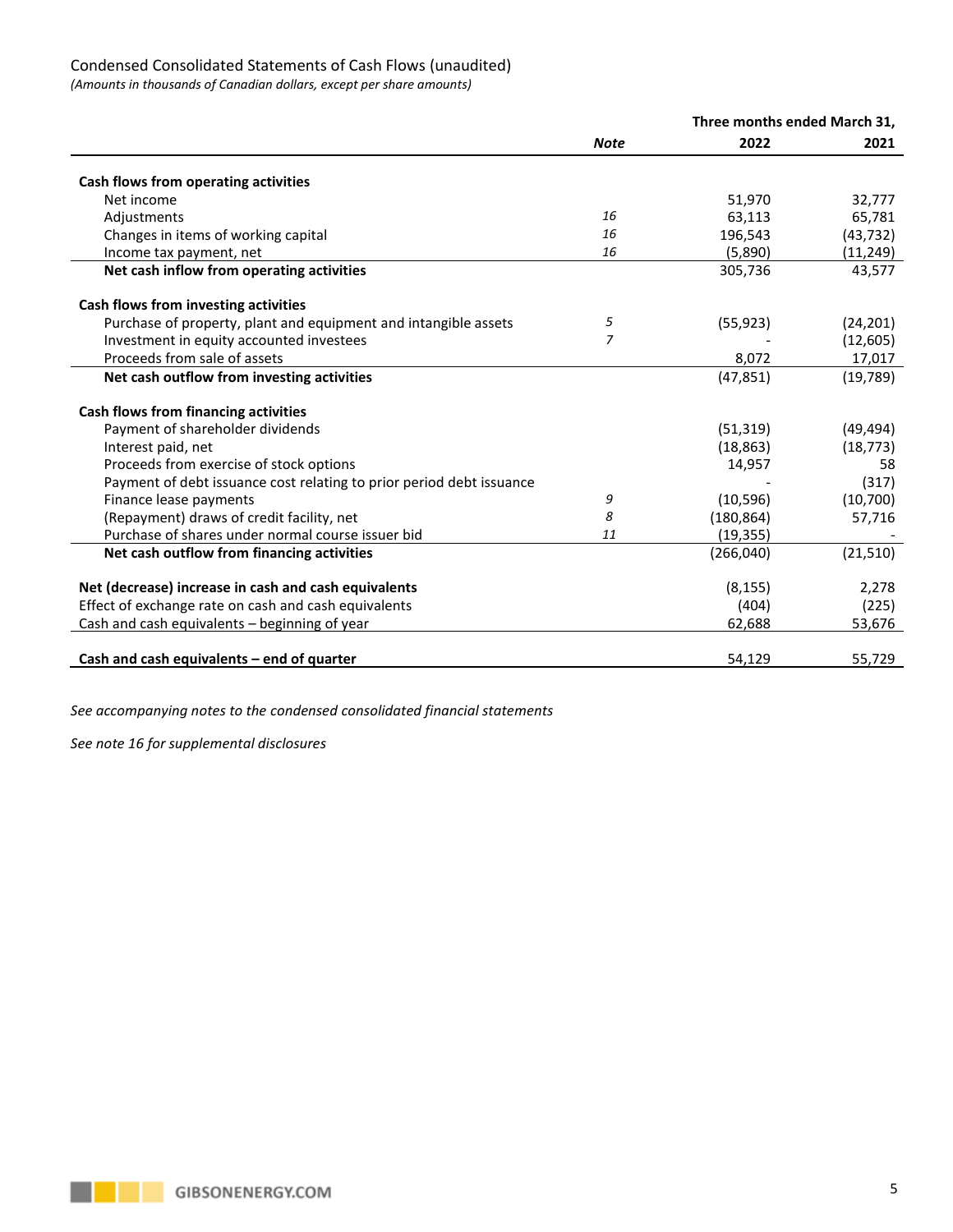# **Note 1 Description of Business and Segmented Disclosure**

Gibson Energy Inc. (the "Company") was incorporated pursuant to the Business Corporations Act (Alberta) on April 11, 2011. The Company is incorporated in Alberta and domiciled in Canada. The address of the Company's principal place of business is 1700, 440 Second Avenue S.W., Calgary, Alberta, Canada. The Company's common shares are traded on the Toronto Stock Exchange under the symbol "GEI".

Gibson is a liquids Infrastructure company with our principal businesses consisting of storage, optimization, processing, and gathering of crude oil and refined products.

The Company's reportable segments are:

**Infrastructure**, which includes a network of oil infrastructure assets that include oil terminals, rail loading and unloading facilities, gathering pipelines, a crude oil processing facility, and other small terminals. The primary facilities within this segment include the Hardisty and Edmonton Terminals, which are the principal hubs for aggregating and exporting oil and refined products out of the Western Canadian Sedimentary Basin; gathering pipelines, which are connected to the Hardisty Terminal; an infrastructure position located in the United States ("U.S."); and a crude oil processing facility in Moose Jaw, Saskatchewan (the "Moose Jaw Facility"). The Infrastructure segment also includes the Company's share of equity pickup from equity accounted investees. The Moose Jaw Facility is impacted by maintenance turnarounds typically occurring within the spring every few years.

**Marketing**, which is involved in the purchasing, selling, storing and optimizing of hydrocarbon products as part of supplying the Moose Jaw Facility and marketing its refined products as well as helping to drive volumes through the Company's key infrastructure assets. The Marketing segment also engages in optimization opportunities which are typically location, quality and time-based. The hydrocarbon products include crude oil, natural gas liquids, and road asphalt, roofing flux, frac oils, light and heavy straight run distillates, combined vacuum gas oil and an oil-based mud product. The Marketing segment sources the majority of its hydrocarbon products from Western Canada as well as the Permian basin and markets those products throughout Canada and the U.S. The Moose Jaw Facility business is impacted by certain seasonality of operations specific to the oil and gas industry and asphalt product demand.

This reporting structure provides a direct connection between the Company's operations, the services it provides to customers and the ongoing strategic direction of the Company. These reportable segments of the Company have been derived because they are the segments: (a) that engage in business activities from which revenues are earned and expenses are incurred; (b) whose operating results are regularly reviewed by the Company's chief operating decision maker to make decisions about resources to be allocated to each segment and assess its performance; and (c) for which discrete financial information is available. The Company has aggregated certain operating segments into the above noted reportable segments through examination of the Company's performance which is based on the similarity of the goods and services provided and economic characteristics exhibited by these operating segments.

Accounting policies used for segment reporting are consistent with the accounting policies used for the preparation of the Company's consolidated financial statements. Inter-segmental transactions are eliminated upon consolidation and the Company does not recognize margins on inter-segmental transactions.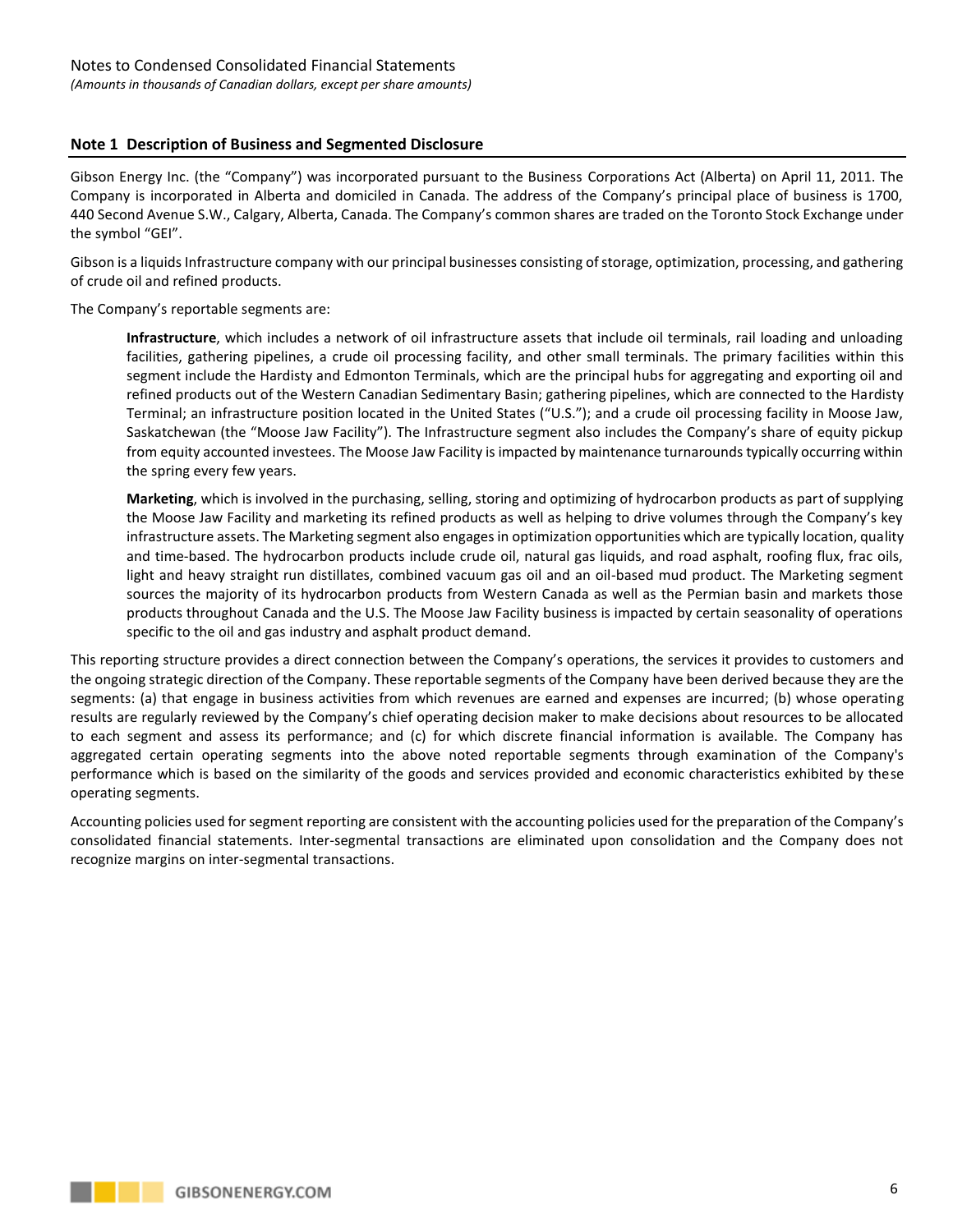# **a) Statement of operations**

| Three months ended March 31, 2022                            | <b>Infrastructure</b> | <b>Marketing</b> | Total     |
|--------------------------------------------------------------|-----------------------|------------------|-----------|
|                                                              |                       |                  |           |
| Revenue                                                      |                       |                  |           |
| External                                                     | 78,625                | 2,609,827        | 2,688,452 |
| Inter-segmental                                              | 50,458                | 41,092           | 91,550    |
| External and inter-segmental                                 | 129,083               | 2,650,919        | 2,780,002 |
| Segment profit                                               | 106,977               | 30,648           | 137,625   |
| Corporate and other reconciling items:                       |                       |                  |           |
| Depreciation and impairment of property, plant and equipment |                       |                  | 30,108    |
| Depreciation of right-of-use assets                          |                       |                  | 6,410     |
| Amortization of intangible assets                            |                       |                  | 1,921     |
| General and administrative                                   |                       |                  | 8,936     |
| Stock based compensation                                     |                       |                  | 6,155     |
| Corporate foreign exchange loss                              |                       |                  | 1,202     |
| Interest expense, net                                        |                       |                  | 14,921    |
| Net income before income tax                                 |                       |                  | 67,972    |
| Income tax expense                                           |                       |                  | 16,002    |
|                                                              |                       |                  |           |
| Net income                                                   |                       |                  | 51,970    |

# **Statement of operations**

| Three months ended March 31, 2021                            | <b>Infrastructure</b> | <b>Marketing</b> | <b>Total</b> |
|--------------------------------------------------------------|-----------------------|------------------|--------------|
|                                                              |                       |                  |              |
| Revenue                                                      |                       |                  |              |
| External                                                     | 78,714                | 1,531,018        | 1,609,732    |
| Inter-segmental                                              | 45,089                | 16,379           | 61,468       |
| External and inter-segmental                                 | 123,803               | 1,547,397        | 1,671,200    |
|                                                              |                       |                  |              |
| Segment profit                                               | 108,275               | 6,834            | 115,109      |
| Corporate and other reconciling items:                       |                       |                  |              |
| Depreciation and impairment of property, plant and equipment |                       |                  | 31,201       |
| Depreciation of right-of-use assets                          |                       |                  | 8,061        |
| Amortization of intangible assets                            |                       |                  | 2,022        |
| General and administrative                                   |                       |                  | 8,732        |
| Stock based compensation                                     |                       |                  | 8,952        |
| Corporate foreign exchange loss                              |                       |                  | 292          |
| Interest expense, net                                        |                       |                  | 14,988       |
| Net income before income tax                                 |                       |                  | 40,861       |
| Income tax expense                                           |                       |                  | 8,084        |
|                                                              |                       |                  |              |
| Net income                                                   |                       |                  | 32,777       |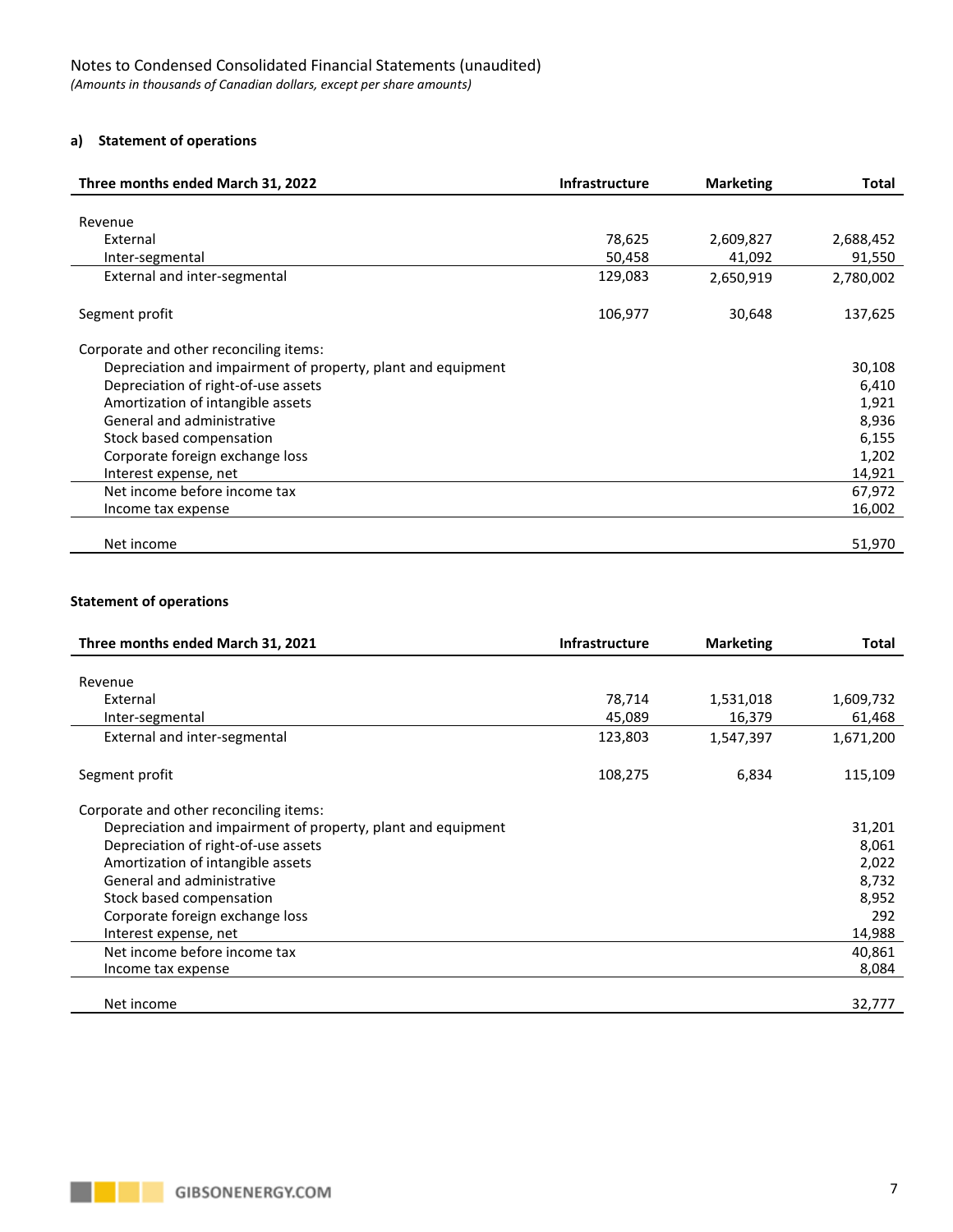The breakdown of additions to property, plant and equipment, investment in equity accounted investees and intangible assets by reportable segment, as well as revenue generated from customers in the U.S. are as follows:

|                  |        | Three months ended March 31, |  |  |
|------------------|--------|------------------------------|--|--|
| <b>Additions</b> | 2022   | 2021                         |  |  |
| Infrastructure   | 29,980 | 29,707                       |  |  |
| Marketing        | 5,361  | 132                          |  |  |
| Corporate        | 2,655  | 1,063                        |  |  |
|                  |        |                              |  |  |
|                  | 37,996 | 30,902                       |  |  |

#### **b) Geographic Data**

Based on the location of the end user, approximately \$446.2 million and \$399.0 million of revenue was from customers in the U.S. for the three months ended March 31, 2022 and 2021, respectively.

The Company's non-current assets, excluding investment in finance leases, investment in equity accounted investees and deferred tax assets are primarily concentrated in Canada with \$207.8 million and \$203.7 million in the U.S. as at March 31, 2022 and 2021, respectively.

# **Note 2 Basis of Preparation**

These condensed consolidated financial statements have been prepared in compliance with International Financial Reporting Standards ("IFRS") as issued by the International Accounting Standards Board, as set out in IAS 34, "Interim Financial Reporting".

These condensed consolidated financial statements are presented in Canadian dollars, the Company's functional currency, and all values are rounded to the nearest thousands of dollars, except where indicated otherwise. All references to \$ are to Canadian dollars and references to US\$ are to U.S. dollars. These statements do not include all disclosures required for the annual consolidated financial statements and should be read in conjunction with the annual consolidated financial statements for the year ended December 31, 2021.

These condensed consolidated financial statements were approved for issuance by the Company's board of directors ("Board") on May 2, 2022.

# **Note 3 Changes in Accounting Policies and Disclosures**

#### *New interpretations and amended standards adopted by the Company:*

The Company adopted the following new and revised standards, along with any consequential amendments. These changes were made in accordance with applicable transitional provisions and did not have a material impact on the on the condensed consolidated financial statements.

- o The annual improvements process addresses issues in the 2018-2021 reporting cycles including changes to IFRS 9, Financial Instruments, IFRS 1, First Time Adoption of IFRS, IFRS 16, Leases, and IAS 41, Biological Assets. These improvements are effective for periods beginning on or after January 1, 2022;
- $\circ$  IAS 37 Provisions ("IAS 37"), has been amended to clarify (i) the meaning of "costs to fulfil a contract", and (ii) that, before a separate provision for an onerous contract is established, an entity recognizes any impairment loss that has occurred on assets used in fulfilling the contract, rather than on assets dedicated to that contract. These amendments are effective for periods beginning on or after January 1, 2022; and
- $\circ$  IAS 16 Property, Plant and Equipment ("IAS 16"), has been amended to (i) prohibit an entity from deducting from the cost of an item of PP&E any proceeds received from selling items produced while the entity is preparing the asset for its intended use (for example, the proceeds from selling samples produced when testing a machine to see if it is functioning properly), (ii) clarify that an entity is "testing whether the asset is functioning properly" when it assesses the technical and physical performance of the asset, and (iii) require certain related disclosures. These improvements are effective for periods beginning on or after January 1, 2022.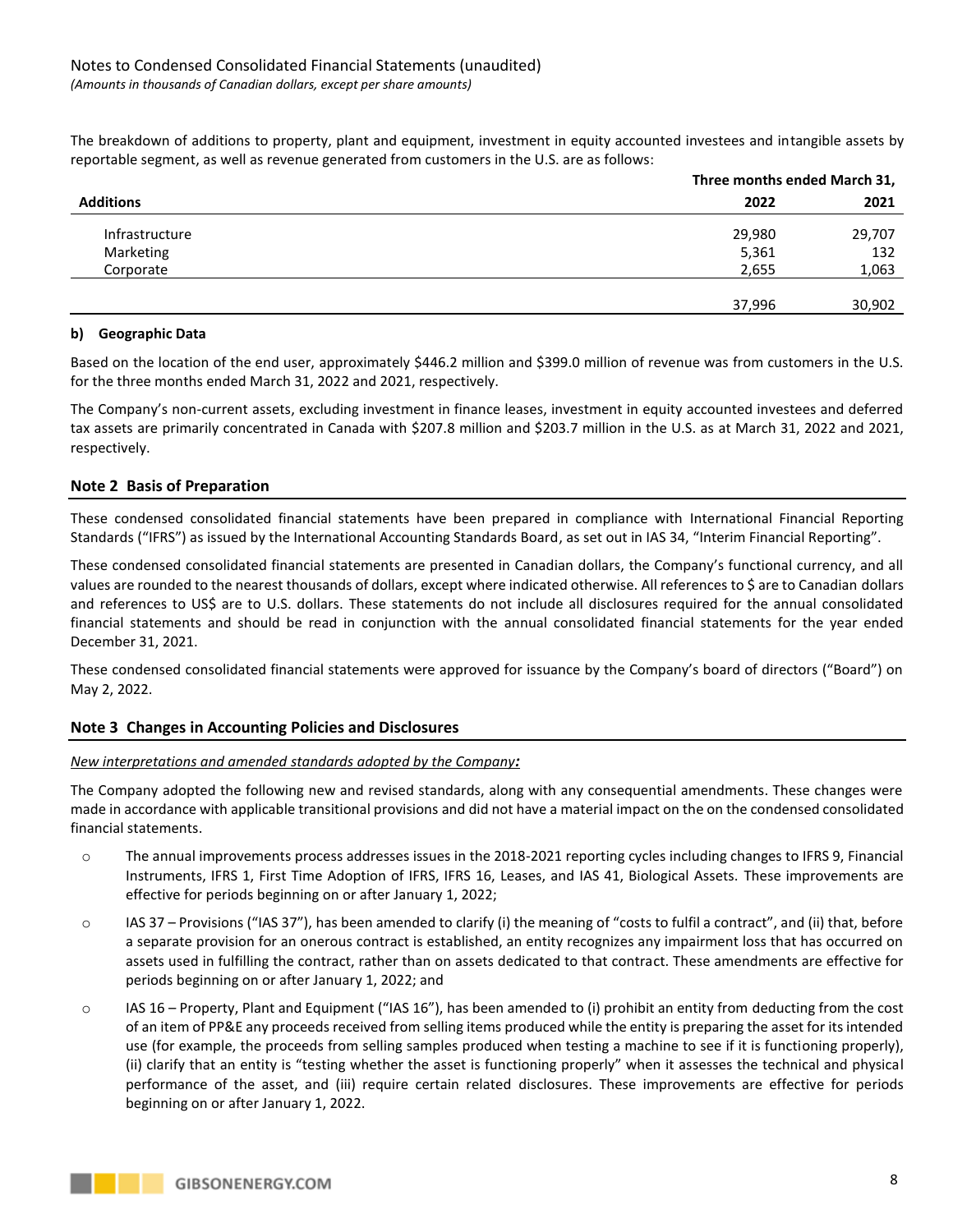#### *New and amended standards and interpretations issued but not yet adopted:*

The Company has assessed the impact of the following amendments to the standards and interpretations applicable for future periods and do not expect these to have a material impact on the Company's consolidated financial statements at the adoption date:

- $\circ$  IAS 1 Presentation of Financial Statements ("IAS 1"), has been amended to clarify how to classify debt and other liabilities as either current or non-current. The amendment to IAS 1 is effective for the years beginning on or after January 1, 2023;
- o IAS 12 –Income Taxes ("IAS 12"), has been amended to recognize deferred tax on particular transactions that, on initial recognition, give rise to equal amounts of taxable and deductible temporary differences. These amendments are effective for periods beginning on or after January 1, 2023.

#### **Note 4 Inventories**

|                                                                                         | March 31,<br>2022           | December 31,<br>2021        |
|-----------------------------------------------------------------------------------------|-----------------------------|-----------------------------|
| Crude oil, natural gas liquids and diluent<br>Asphalt<br>Wellsite fluids and distillate | 217,491<br>69,250<br>11,408 | 194,511<br>48,518<br>12,102 |
|                                                                                         | 298,149                     | 255,131                     |

The cost of the inventory sold included in cost of sales was \$2,522 million and \$1,476 million for the three months ended March 31, 2022 and 2021, respectively.

#### **Note 5 Property, Plant and Equipment**

|                                     | Land and<br><b>Buildings</b> | <b>Pipelines</b><br>and<br><b>Connections</b> | <b>Tanks</b> | Plant.<br>Equipment<br>and Other | Work in<br><b>Progress</b> | <b>Total</b> |
|-------------------------------------|------------------------------|-----------------------------------------------|--------------|----------------------------------|----------------------------|--------------|
| Cost:                               |                              |                                               |              |                                  |                            |              |
| At January 1, 2022                  | 134,335                      | 494.245                                       | 823,434      | 911,950                          | 136,399                    | 2,500,363    |
| Additions and adjustments           | 181                          | 8,743                                         | 3,607        | 5,191                            | 18,293                     | 36,015       |
| <b>Disposals</b>                    | (1,764)                      |                                               | (25)         | (23, 739)                        | $\overline{\phantom{0}}$   | (25, 528)    |
| <b>Reclassifications</b>            | 17.710                       | 6,307                                         | (2,512)      | (21, 505)                        |                            |              |
| Change in decommissioning provision | (136)                        | (1,933)                                       | (13, 262)    | (5, 415)                         |                            | (20, 746)    |
| Effect of movements in exchange     |                              |                                               |              |                                  |                            |              |
| rates                               | (89)                         | (1,264)                                       | (248)        | (687)                            | (502)                      | (2,790)      |
|                                     |                              |                                               |              |                                  |                            |              |
| At March 31, 2022                   | 150,237                      | 506,098                                       | 810,994      | 865,795                          | 154,190                    | 2,487,314    |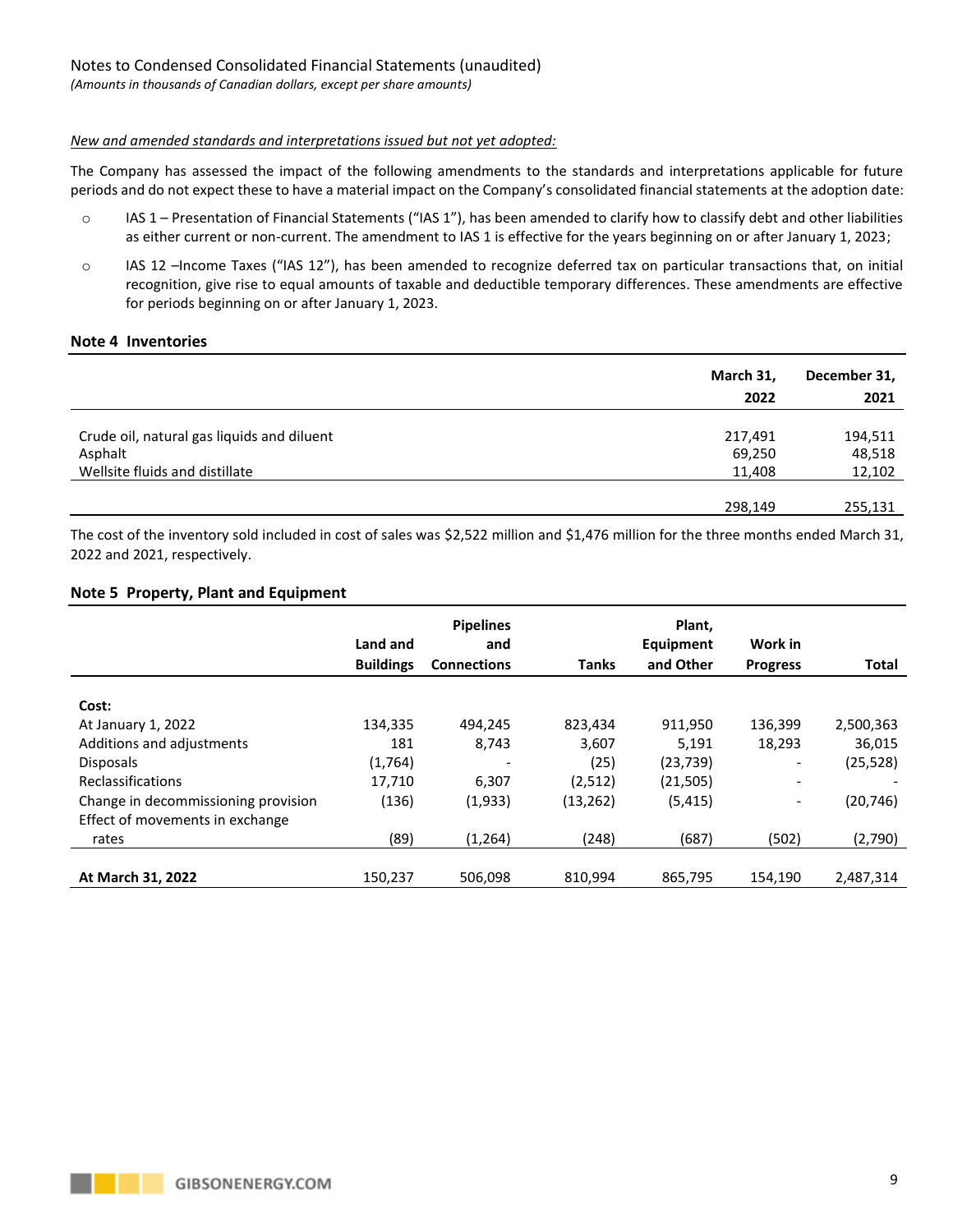# Notes to Condensed Consolidated Financial Statements (unaudited)

*(Amounts in thousands of Canadian dollars, except per share amounts)*

|                                                    |                  | <b>Pipelines</b>  |          | Plant,    |                 |                          |
|----------------------------------------------------|------------------|-------------------|----------|-----------|-----------------|--------------------------|
|                                                    | Land and         | and               |          | Equipment | Work in         |                          |
|                                                    | <b>Buildings</b> | <b>Connection</b> | Tanks    | and Other | <b>Progress</b> | <b>Total</b>             |
| <b>Accumulated depreciation and</b><br>impairment: |                  |                   |          |           |                 |                          |
| At January 1, 2022                                 | 35,200           | 151.747           | 219,540  | 481,240   |                 | 887,727                  |
| Depreciation and adjustments                       | 1,426            | 5,757             | 7,242    | 15,684    |                 | 30,109                   |
| <b>Disposals</b>                                   | (470)            |                   | (25)     | (22, 181) |                 | (22, 676)                |
| Reclassifications                                  | 15,052           | 3,156             | (1,904)  | (16, 304) |                 |                          |
| Effect of movements in exchange                    |                  |                   |          |           |                 |                          |
| rates                                              | (15)             | (139)             | (70)     | (282)     |                 | (506)                    |
| At March 31, 2022                                  | 51,193           | 160,521           | 224,783  | 458,157   |                 | 894,654                  |
|                                                    |                  |                   |          |           |                 |                          |
| <b>Carrying amounts:</b>                           |                  |                   |          |           |                 |                          |
|                                                    | $\cdots$         | $\cdots$          | $\cdots$ | $\cdots$  | $\cdots$        | $\overline{\phantom{a}}$ |

| Additions to property, plant and equipment include the capitalization of interest of $50.5$ million and $50.1$ million for the three months |        |         |         |         |         |           |
|---------------------------------------------------------------------------------------------------------------------------------------------|--------|---------|---------|---------|---------|-----------|
| At March 31, 2022                                                                                                                           | 99.044 | 345.577 | 586.211 | 407.638 | 154.190 | 1.592.660 |
|                                                                                                                                             |        |         |         |         |         |           |
| At January 1, 2022                                                                                                                          | 99,135 | 342.498 | 603.894 | 430.710 | 136.399 | 1.612.636 |

Additions to property, plant and equipment include the capitalization of interest of \$0.5 million and \$0.1 million for the three months ended March 31, 2022 and 2021, respectively. During the three months ended March 31, 2022 the Company disposed of select noncore assets. Amounts in relation to infrastructure assets are under operating lease arrangements.

#### **Note 6 Right-of-use Assets**

|                                                    | <b>Surface Leases</b> |                  |           |              |
|----------------------------------------------------|-----------------------|------------------|-----------|--------------|
|                                                    | <b>Buildings</b>      | <b>Rail Cars</b> | and Other | <b>Total</b> |
|                                                    |                       |                  |           |              |
| Cost:                                              |                       |                  |           |              |
| At January 1, 2022                                 | 44,749                | 100,810          | 6,059     | 151,618      |
| Additions and adjustments                          | 35                    | 1,777            | 66        | 1,878        |
| <b>Disposals</b>                                   | (490)                 | (5,622)          |           | (6, 112)     |
| Effect of movements in exchange rates              | (14)                  |                  | (24)      | (38)         |
|                                                    |                       |                  |           |              |
| At March 31, 2022                                  | 44,280                | 96,965           | 6,101     | 147,346      |
| <b>Accumulated depreciation and</b><br>impairment: |                       |                  |           |              |
| At January 1, 2022                                 | 20,322                | 74,741           | 3,973     | 99,036       |
| Depreciation and adjustments                       | 1,186                 | 4,296            | 821       | 6,303        |
| <b>Disposals</b>                                   | (464)                 | (5,622)          |           | (6,086)      |
| Effect of movements in exchange rates              | 11                    |                  | 21        | 32           |
|                                                    |                       |                  |           |              |
| At March 31, 2022                                  | 21,055                | 73,415           | 4,815     | 99,285       |
| <b>Carrying amounts:</b>                           |                       |                  |           |              |
| At January 1, 2022                                 | 24,427                | 26,069           | 2,086     | 52,582       |
| At March 31, 2022                                  | 23,225                | 23,550           | 1,286     | 48,061       |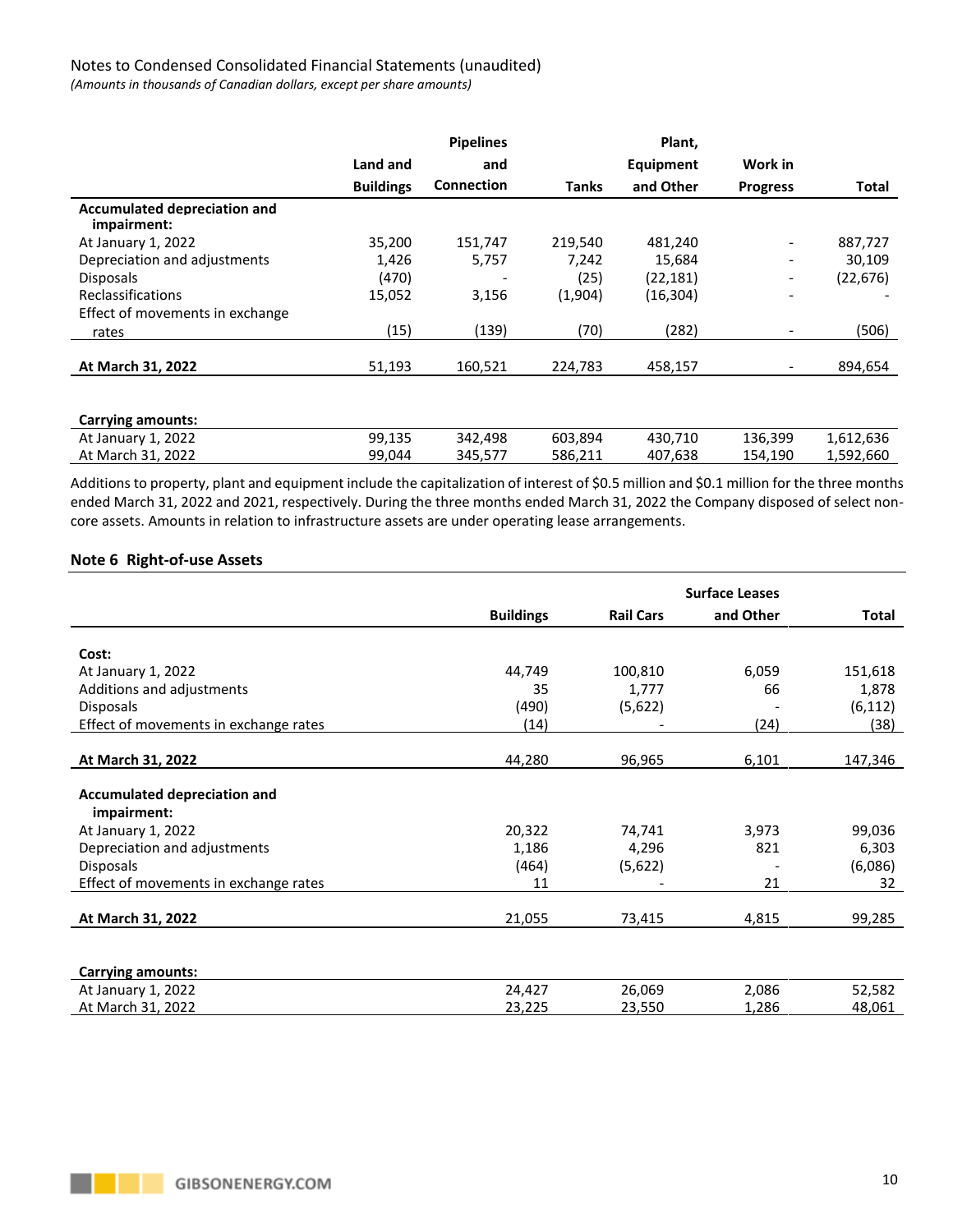# **Note 7 Investment in Equity Accounted Investees**

|                                                        | Ownership % | Share of profit (loss),<br>for the period ended |           |           | Investment in equity<br>accounted investees at |
|--------------------------------------------------------|-------------|-------------------------------------------------|-----------|-----------|------------------------------------------------|
|                                                        |             | March 31,                                       | March 31, | March 31, | <b>December</b>                                |
|                                                        |             | 2022                                            | 2021      | 2022      | 2021                                           |
| Hardisty Energy Terminal Limited Partnership ("HET")   | 50%         | 3,848                                           | (25)      | 147,111   | 151,378                                        |
| Zenith Energy Terminals Joliet Holdings LLC ("Zenith") | 36%         | (245)                                           | (18)      | 20,805    | 21,337                                         |
|                                                        |             |                                                 |           |           |                                                |
|                                                        |             | 3,603                                           | (43)      | 167,916   | 172,715                                        |

The Company, as the operator, holds a 50 percent interest in HET, operating a Diluent Recovery Unit ("DRU") adjacent to the Company's Hardisty Terminal. The Company also holds 36% interest in Zenith which owns and operates a crude-by-rail and storage terminal and a pipeline connection to a common carrier crude oil pipeline in Joliet, Illinois.

The Company's share of profit or loss from these investments is included within the Infrastructure segments profit, and within cost of sales on the condensed consolidated statement of operations.

# **Note 8 Long-Term Debt**

|                                                 | Coupon<br>Rate | <b>Maturity</b> | March 31,<br>2022 | December 31,<br>2021 |
|-------------------------------------------------|----------------|-----------------|-------------------|----------------------|
| Unsecured revolving credit facility             | floating       | 2026            | 89,136            | 270,000              |
| Senior unsecured notes                          | 2.45%          | 2025            | 325.000           | 325,000              |
| Senior unsecured notes                          | 2.85%          | 2027            | 325.000           | 325,000              |
| Senior unsecured notes                          | 3.60%          | 2029            | 500,000           | 500,000              |
| Unsecured hybrid notes                          | 5.25%          | 2080            | 250,000           | 250,000              |
| Unamortized issue discount and debt issue costs |                |                 | (9, 103)          | (9,391)              |
|                                                 |                |                 |                   |                      |
|                                                 |                |                 | 1,480,033         | 1,660,609            |

The Company had \$89.1 million drawn on its \$750.0 million unsecured revolving credit facility as of March 31, 2022 (December 31, 2021 – \$270 million). In addition, the Company has two bilateral demand facilities, which are available for use for general corporate purposes or letters of credit, totaling \$150.0 million under which it had issued letters of credit totaling \$34.9 million as at March 31, 2022 (December 31, 2021 – \$35.0 million).

The Company is required to meet certain specific and customary affirmative and negative financial covenants under various debt agreements. As at March 31, 2022, the Company was in compliance with all of its covenants.

The components of finance costs are as follows:

|                                 | Three months ended March 31, |        |        |  |
|---------------------------------|------------------------------|--------|--------|--|
|                                 | <b>Note</b>                  | 2022   | 2021   |  |
| Interest expense                |                              | 14,677 | 14,127 |  |
| Capitalized interest            |                              | (500)  | (148)  |  |
| Interest expense, finance lease | 9                            | 755    | 1,011  |  |
| Interest income                 |                              | (11)   | (2)    |  |
|                                 |                              |        |        |  |
|                                 |                              | 14,921 | 14,988 |  |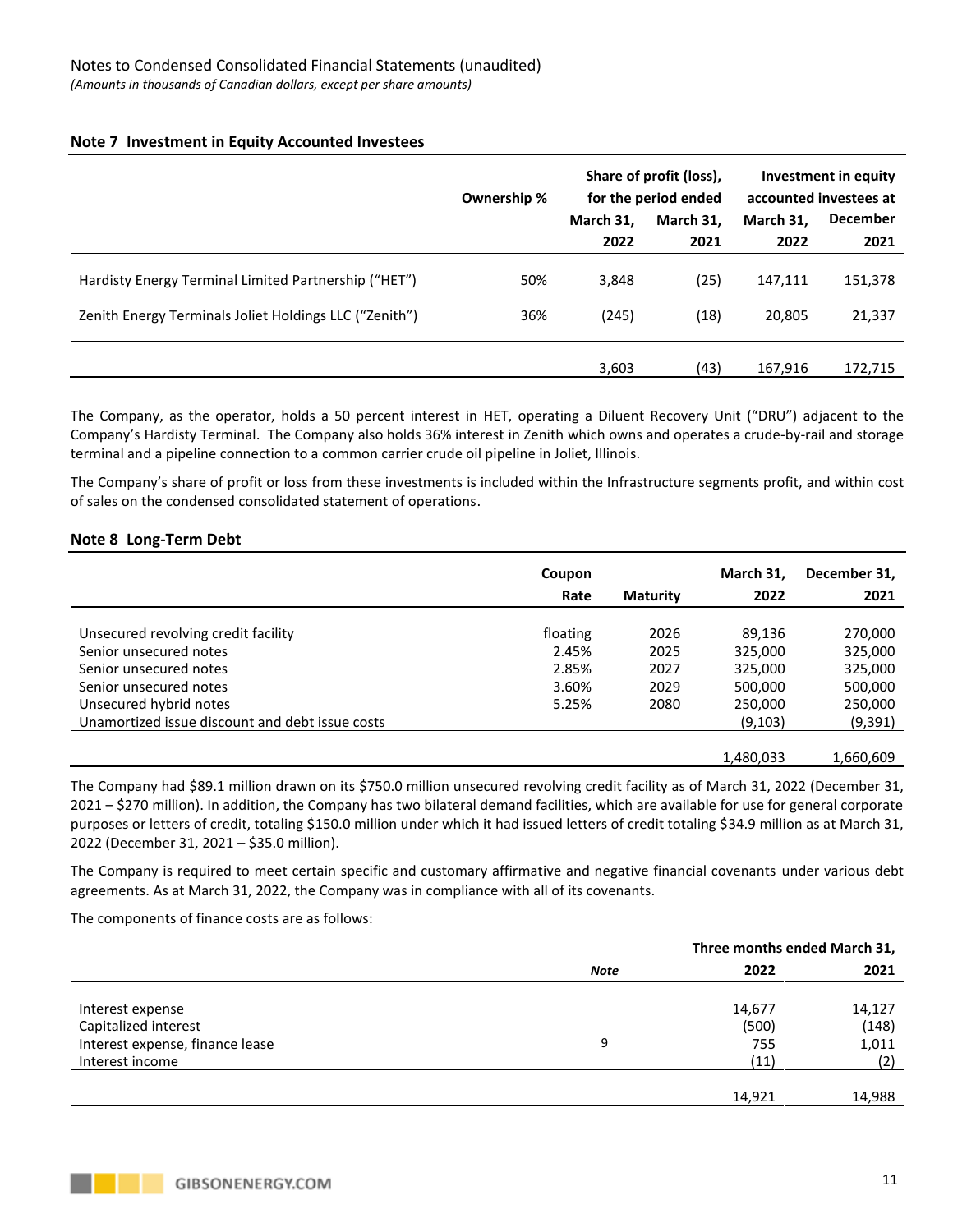## **Note 9 Lease Liabilities**

|                                       | <b>March</b> |
|---------------------------------------|--------------|
|                                       | 2022         |
|                                       |              |
| <b>Opening balance</b>                | 81,779       |
| Additions                             | 1,906        |
| Interest expense                      | 755          |
| Lease payments                        | (10, 596)    |
| Effect of movements in exchange rates | (407)        |
| <b>Closing balance</b>                | 73,437       |
| Less: current portion                 | 31,400       |
|                                       |              |
| Closing balance - non-current portion | 42,037       |

The Company incurs lease payments related to rail cars, head office facilities, vehicles, and surface leases. Leases are entered into and exited in coordination with specific business requirements which includes the assessment of the appropriate durations for the related leased assets. The Company recognised liabilities in relation to lease arrangements measured at the present value of the remaining lease payments at March 31, 2022 at a weighted average borrowing rate of 4.4% (December 31, 2021 – 4.4%).

# **Note 10 Provisions**

The aggregate carrying amounts of the obligation associated with decommissioning and site restoration on the retirement of assets and environmental costs are as follows:

|                                       |             | March 31, | December 31, |
|---------------------------------------|-------------|-----------|--------------|
|                                       | <b>Note</b> | 2022      | 2021         |
|                                       |             |           |              |
| <b>Opening balance</b>                |             | 180,270   | 236,952      |
| <b>Settlements</b>                    |             | (639)     | (4, 135)     |
| Additions                             |             | 481       | 4,979        |
| <b>Disposals</b>                      |             |           | (139)        |
| Change in estimated future cash flows |             |           | (34, 478)    |
| Change in discount rate               | 5           | (22,006)  | (26, 118)    |
| Unwind of discount                    |             | 771       | 3,284        |
| Effect of movements in exchange rates |             | (127)     | (75)         |
|                                       |             |           |              |
| <b>Closing balance</b>                |             | 158,750   | 180.270      |

The Company applied a risk-free rate of 2.4% (December 31, 2021 – 1.7%) to estimate the present value of the decommissioning and site restoration provisions. The change in the risk-free rate primarily results in an adjustment in cost to the corresponding assets.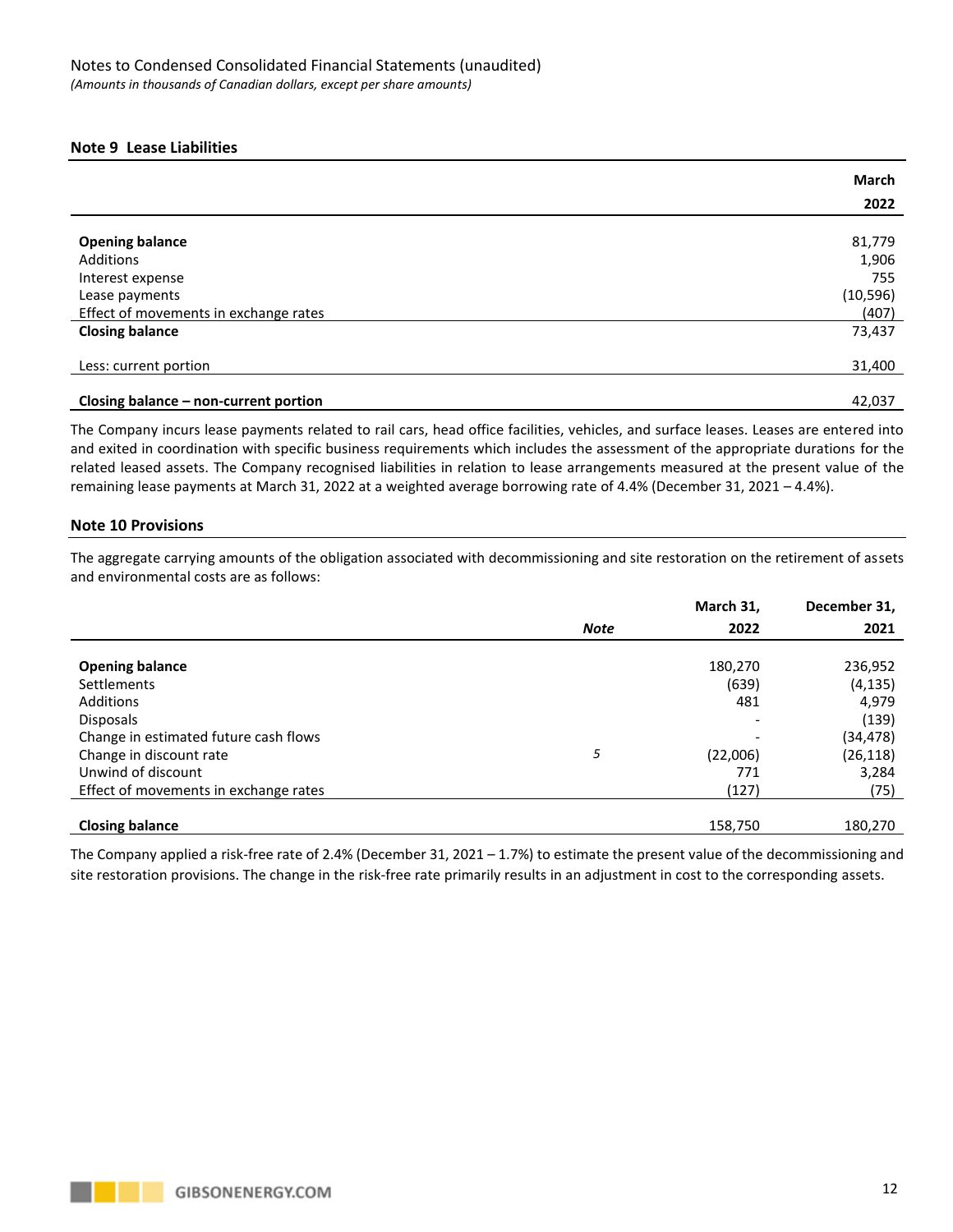# **Note 11 Share Capital and Share Based Compensation**

#### *Common Shares – Issued and Outstanding*

|                                                                                            | Number of<br>Common |           |
|--------------------------------------------------------------------------------------------|---------------------|-----------|
|                                                                                            | <b>Shares</b>       | Amount    |
| <b>At January 1, 2022</b>                                                                  | 146,627,082         | 1,997,255 |
| Issuance in connection with the exercise of stock options                                  | 813,802             | 14,957    |
| Tax effect of equity settled awards                                                        |                     | 632       |
| Reclassification of contributed surplus on issuance of awards under equity incentive plans | 834,243             | 19,994    |
| Purchased common shares under NCIB                                                         | (776, 100)          | (10,571)  |
|                                                                                            |                     |           |
| At March 31, 2022                                                                          | 147,499,027         | 2,022,267 |

A dividend of \$0.37 per share, declared on February 22, 2022, was paid on April 14, 2022.

Under the NCIB the Company is permitted to purchase for cancellation up to 10% or 11,765,180 common shares through August 31, 2022 in accordance with the applicable rules and policies of the TSX and applicable securities laws. For the three months ended March 31, 2022 the Company purchased 776,100 common shares at a weighted average price of \$24.94 per common share for a total cost of \$19.4 million. Retained earnings was reduced by \$8.8 million, representing the excess of the purchase price of common shares over their average carrying value.

#### *Share Based Compensation*

A summary activity under the equity incentive plan is as follows:

|                                          |                      | Weighted              |                    |                          |                    |
|------------------------------------------|----------------------|-----------------------|--------------------|--------------------------|--------------------|
|                                          |                      | Average               |                    |                          |                    |
|                                          | Number of            | <b>Exercise price</b> | <b>Restricted</b>  | Performance              | <b>Deferred</b>    |
|                                          | shares               | (in dollars)          | <b>Share Units</b> | <b>Share Units</b>       | <b>Share Units</b> |
|                                          | <b>Stock Options</b> |                       |                    | <b>Number of Shares</b>  |                    |
|                                          |                      |                       |                    |                          |                    |
| <b>At January 1, 2022</b>                | 1,808,996            | 19.01                 | 755,737            | 935,851                  | 730,949            |
| Granted                                  |                      |                       | 338,692            | 486,800                  | 39,109             |
| Exercised and released for common shares | (813,802)            | 18.38                 | (357, 311)         | (476,931)                |                    |
| Forfeited                                | (20, 855)            | 24.39                 | (7, 104)           | (3,958)                  |                    |
|                                          |                      |                       |                    |                          |                    |
| At March 31, 2022                        | 974,339              | 19.42                 | 730,014            | 941,762                  | 770,058            |
|                                          |                      |                       |                    |                          |                    |
| Vested                                   | 954,335              | 19.45                 | -                  | $\overline{\phantom{a}}$ | 770,058            |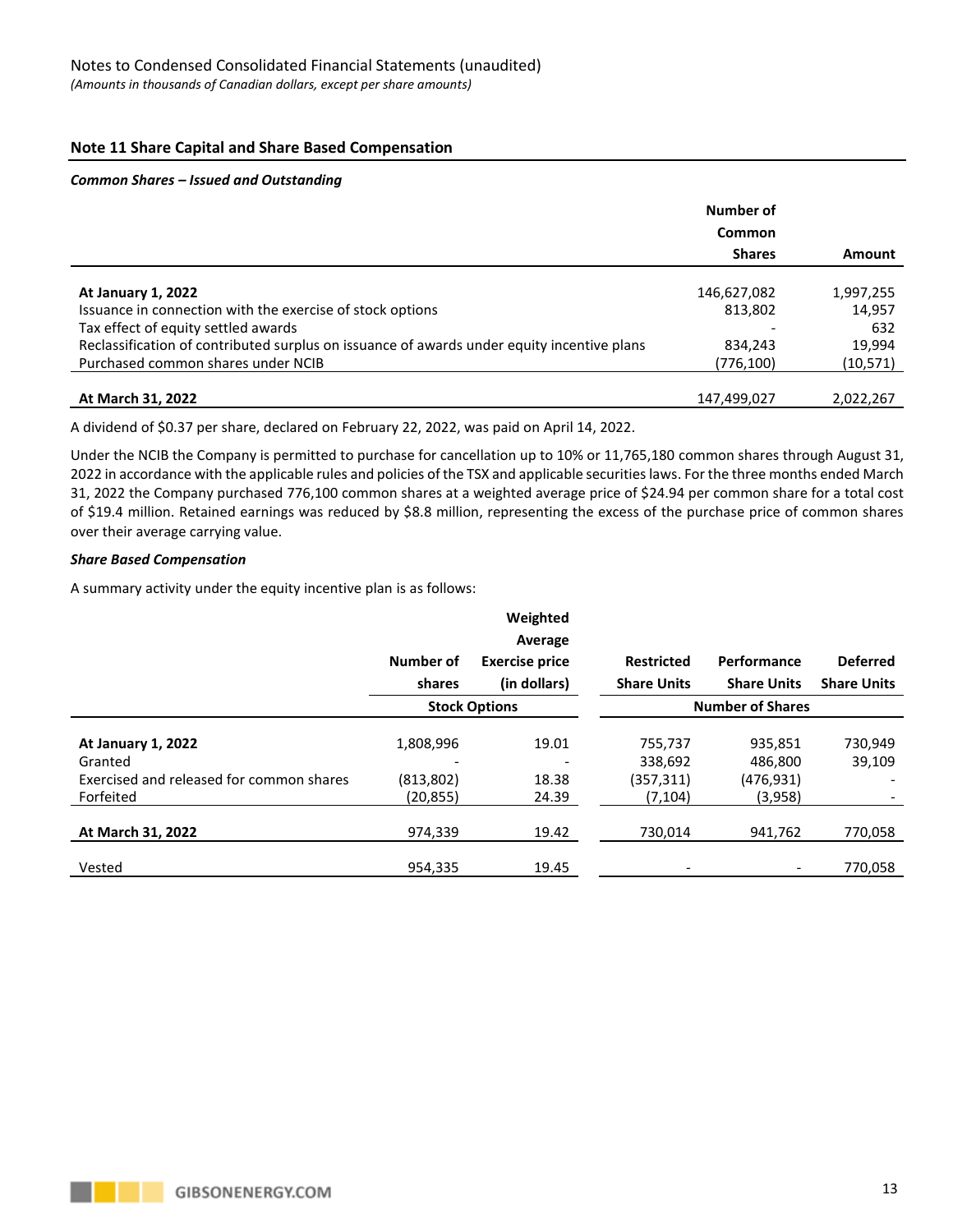#### *Per Share Amounts*

The following tale shows the number of shares used in the calculation of earnings per share:

|                                                    | Three months ended March 31, |             |  |
|----------------------------------------------------|------------------------------|-------------|--|
|                                                    | 2022                         | 2021        |  |
|                                                    |                              |             |  |
| Weighted average common shares outstanding – Basic | 146,881,194                  | 145,780,551 |  |
| Dilutive effect of stock options and other awards  | 2,959,269                    | 2,770,179   |  |
|                                                    |                              |             |  |
| Weighted average common shares - Diluted           | 149,840,463                  | 148,550,730 |  |

The dilutive effect of 3.0 million (March 31, 2021 – 2.8 million) stock options and other awards for the three months ended March 31, 2022 have been included in the determination of the weighted average number of common shares outstanding. The impact of nil (March 31, 2021 – 0.6 million) stock options have not been included in the determination of weighted average number of common shares outstanding as the inclusion would be anti-dilutive to the net income per share.

#### **Note 12 Income Taxes**

|                           |        | Three months ended March 31, |  |  |
|---------------------------|--------|------------------------------|--|--|
|                           | 2022   | 2021                         |  |  |
| Current                   | 9,581  | 8,648                        |  |  |
| Deferred                  | 6,421  | (564)                        |  |  |
|                           | 16,002 | 8,084                        |  |  |
| Effective income tax rate | 23.5%  | 19.8%                        |  |  |
| Note 13 Revenue           |        |                              |  |  |
|                           |        | Three months ended March 31, |  |  |
|                           | つのつつ   | 2021                         |  |  |

|                                                                     | ZUZZ      | ZUZI      |
|---------------------------------------------------------------------|-----------|-----------|
|                                                                     |           |           |
| Revenue from contracts with customers recognized at a point in time | 2,609,827 | 1,530,686 |
| Revenue from contracts with customers recognized over time          | 31,106    | 34,088    |
| Total revenue from contracts with customers                         | 2,640,933 | 1,564,774 |
| Total revenue from lease arrangements                               | 47.519    | 44,958    |
|                                                                     |           |           |
|                                                                     | 2,688,452 | 1,609,732 |
|                                                                     |           |           |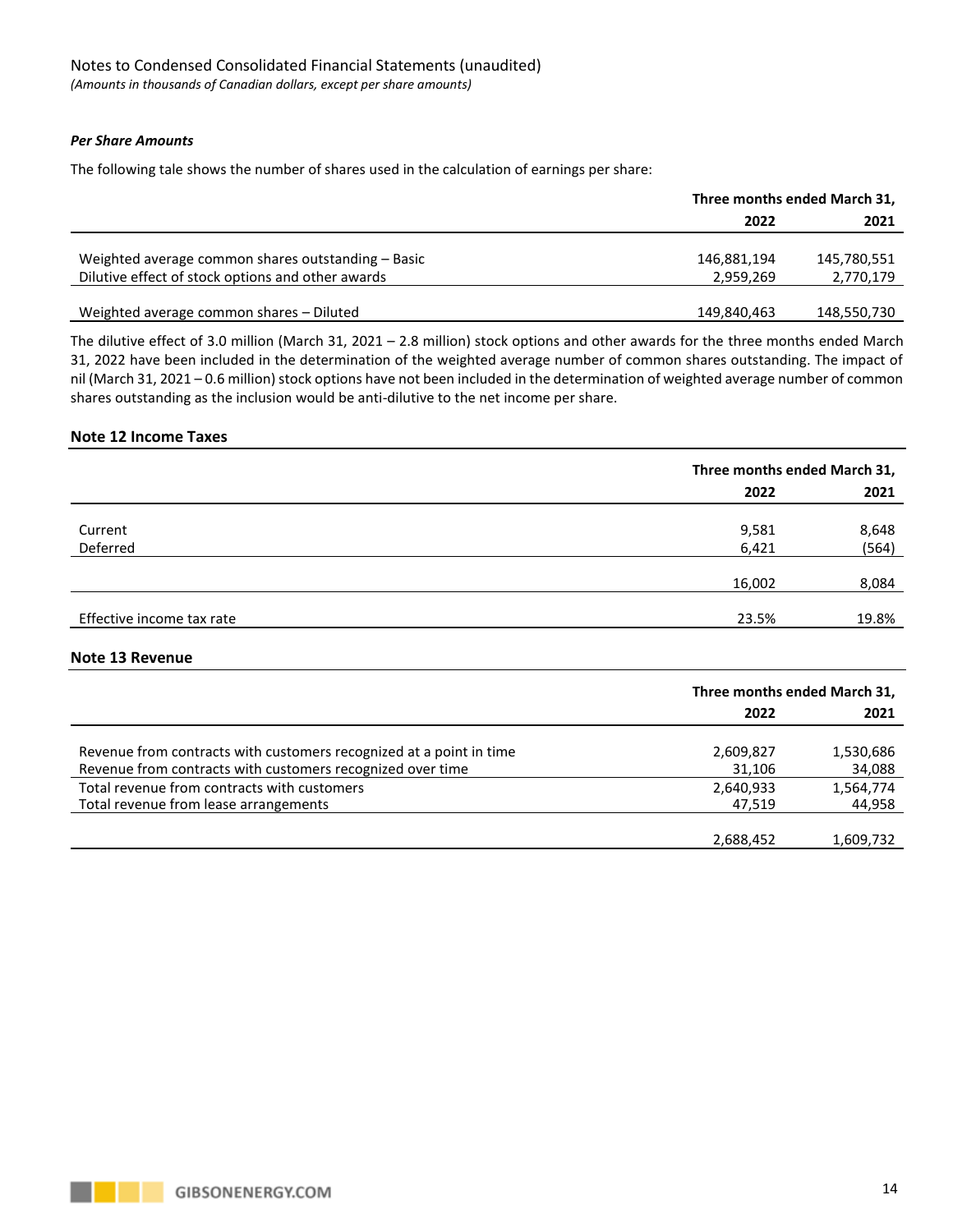# Notes to Condensed Consolidated Financial Statements (unaudited)

*(Amounts in thousands of Canadian dollars, except per share amounts)*

| Three months ended March 31, 2022                                            | <b>Infrastructure</b> | <b>Marketing</b> | <b>Total</b> |
|------------------------------------------------------------------------------|-----------------------|------------------|--------------|
| Canada                                                                       |                       |                  |              |
| <b>External Service Revenue</b>                                              |                       |                  |              |
|                                                                              |                       |                  |              |
| Terminals storage and throughput / pipeline transportation                   | 19,872                |                  | 19,872       |
| Rail and other                                                               | 11,234                |                  | 11,234       |
| <b>External Product Revenue</b>                                              |                       |                  |              |
| Crude, diluent and other products                                            |                       | 2,130,435        | 2,130,435    |
| Refined products                                                             |                       | 33,203           | 33,203       |
|                                                                              | 31,106                | 2,163,638        | 2,194,744    |
| <b>U.S.</b>                                                                  |                       |                  |              |
| <b>External Product Revenue</b>                                              |                       |                  |              |
| Crude, diluent and other products                                            |                       | 366,156          | 366,156      |
| Refined products and other                                                   |                       | 80,033           | 80,033       |
|                                                                              |                       | 446,189          | 446,189      |
|                                                                              |                       |                  |              |
| Total revenue from contracts with customers                                  | 31,106                | 2,609,827        | 2,640,933    |
|                                                                              |                       |                  |              |
|                                                                              |                       |                  |              |
| Three months ended March 31, 2021                                            | <b>Infrastructure</b> | <b>Marketing</b> | Total        |
| Canada                                                                       |                       |                  |              |
| <b>External Service Revenue</b>                                              |                       |                  |              |
|                                                                              |                       |                  |              |
| Terminals storage and throughput / pipeline transportation<br>Rail and other |                       |                  |              |
|                                                                              | 19,936                |                  | 19,936       |
|                                                                              | 13,812                |                  | 13,812       |
| <b>External Product Revenue</b>                                              |                       |                  |              |
| Crude, diluent and other products                                            |                       | 1,114,996        | 1,114,996    |
| Refined products                                                             |                       | 17,001           | 17,001       |
|                                                                              | 33,748                | 1,131,997        | 1,165,745    |
| <b>U.S.</b>                                                                  |                       |                  |              |
| <b>External Product Revenue</b>                                              |                       |                  |              |
| Crude, diluent and other products                                            |                       | 349,806          | 349,806      |
| Refined products and other                                                   | 8                     | 49,215           | 49,223       |
|                                                                              | 8                     | 399,021          | 399,029      |
| Total revenue from contracts with customers                                  | 33,756                | 1,531,018        | 1,564,774    |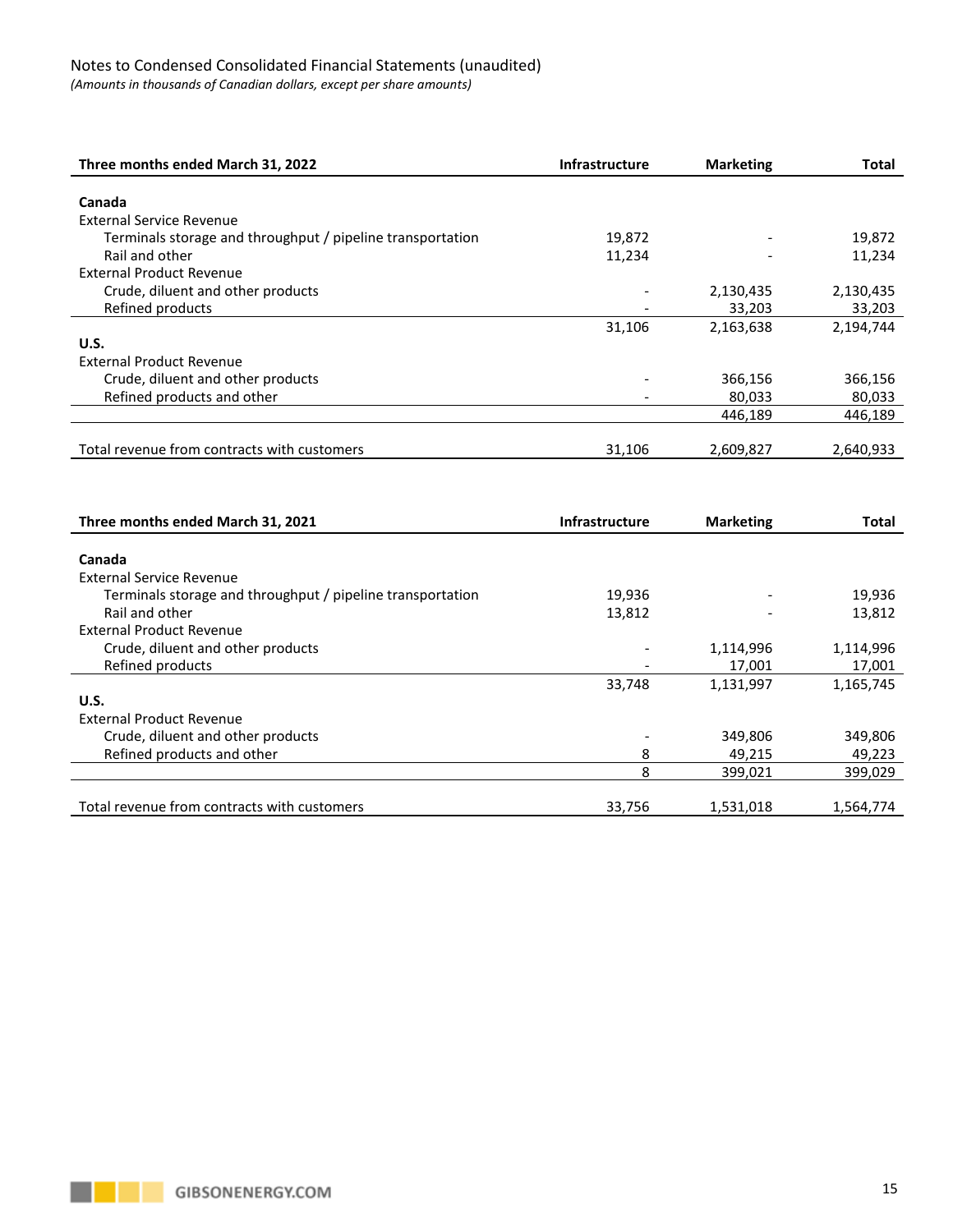#### **Note 14 Financial Instruments**

|                                               | Carrying      | <b>Fair Value</b> |           |         |
|-----------------------------------------------|---------------|-------------------|-----------|---------|
| As at March 31, 2022                          | <b>Amount</b> | Level 1           | Level 2   | Level 3 |
|                                               |               |                   |           |         |
| Commodity futures                             | 1,962         | 1,962             |           |         |
| Commodity swaps                               | 383           | 383               |           |         |
| WTI differential futures                      | 771           | 771               |           |         |
| Foreign currency forwards                     | 3,926         |                   | 3,926     |         |
|                                               |               |                   |           |         |
| Financial assets (carried at fair value)      | 7,042         | 3,116             | 3,926     |         |
|                                               |               |                   |           |         |
| Commodity futures                             | 1,713         | 1,713             |           |         |
| Commodity swaps                               | 1,122         | 1,122             |           |         |
| WTI differential futures                      | 504           | 504               |           |         |
| Foreign currency forwards                     | 1,817         |                   | 1,817     |         |
|                                               |               |                   |           |         |
| Financial Liabilities (carried at fair value) | 5,156         | 3,339             | 1,817     |         |
| Long-term debt (carried at amortized cost)    | 1,480,033     |                   | 1,422,048 |         |

|                                               | Carrying      | <b>Fair Value</b> |           |         |
|-----------------------------------------------|---------------|-------------------|-----------|---------|
| As at December 31, 2021                       | <b>Amount</b> | Level 1           | Level 2   | Level 3 |
|                                               |               |                   |           |         |
| Commodity futures                             | 1,290         | 1,290             |           |         |
| Commodity swaps                               | 36            | 36                |           |         |
| WTI differential futures                      | 645           | 645               |           |         |
| Foreign currency forwards                     | 2,505         |                   | 2,505     |         |
|                                               |               |                   |           |         |
| Financial assets (carried at fair value)      | 4,476         | 1,971             | 2,505     |         |
|                                               |               |                   |           |         |
| Commodity futures                             | 9,410         | 9,410             |           |         |
| Commodity swaps                               | 264           | 264               |           |         |
| WTI differential futures                      | 1,282         | 1,282             |           |         |
| Foreign currency forwards                     | 755           |                   | 755       |         |
|                                               |               |                   |           |         |
| Financial Liabilities (carried at fair value) | 11,711        | 10,956            | 755       |         |
| Long-term debt (carried at amortized cost)    | 1,660,609     |                   | 1,704,673 |         |
|                                               |               |                   |           |         |

The value of the Company's derivative financial instruments is determined using inputs that are either readily available in public markets or are quoted by counterparties to these contracts. In situations where the Company obtains inputs via quotes from its counterparties, these quotes are verified for reasonableness via similar quotes from another source for each date for which financial statements are presented. The Company has consistently applied these valuation techniques in all periods presented and the Company believes it has obtained the most accurate information available for the types of financial instrument contracts held. The Company has categorized the inputs for these contracts as Level 1, defined as observable inputs such as quoted prices in active markets; Level 2 defined as inputs other than quoted prices in active markets that are either directly or indirectly observable; or Level 3 defined as unobservable inputs in which little or no market data exists therefore requiring an entity to develop its own assumptions.

For the financial instruments categorized in Level 2, the Company used the forward exchange rates at the measurement date, with the resulting value discounted back to present values to determine the fair value of the foreign currency forward contracts.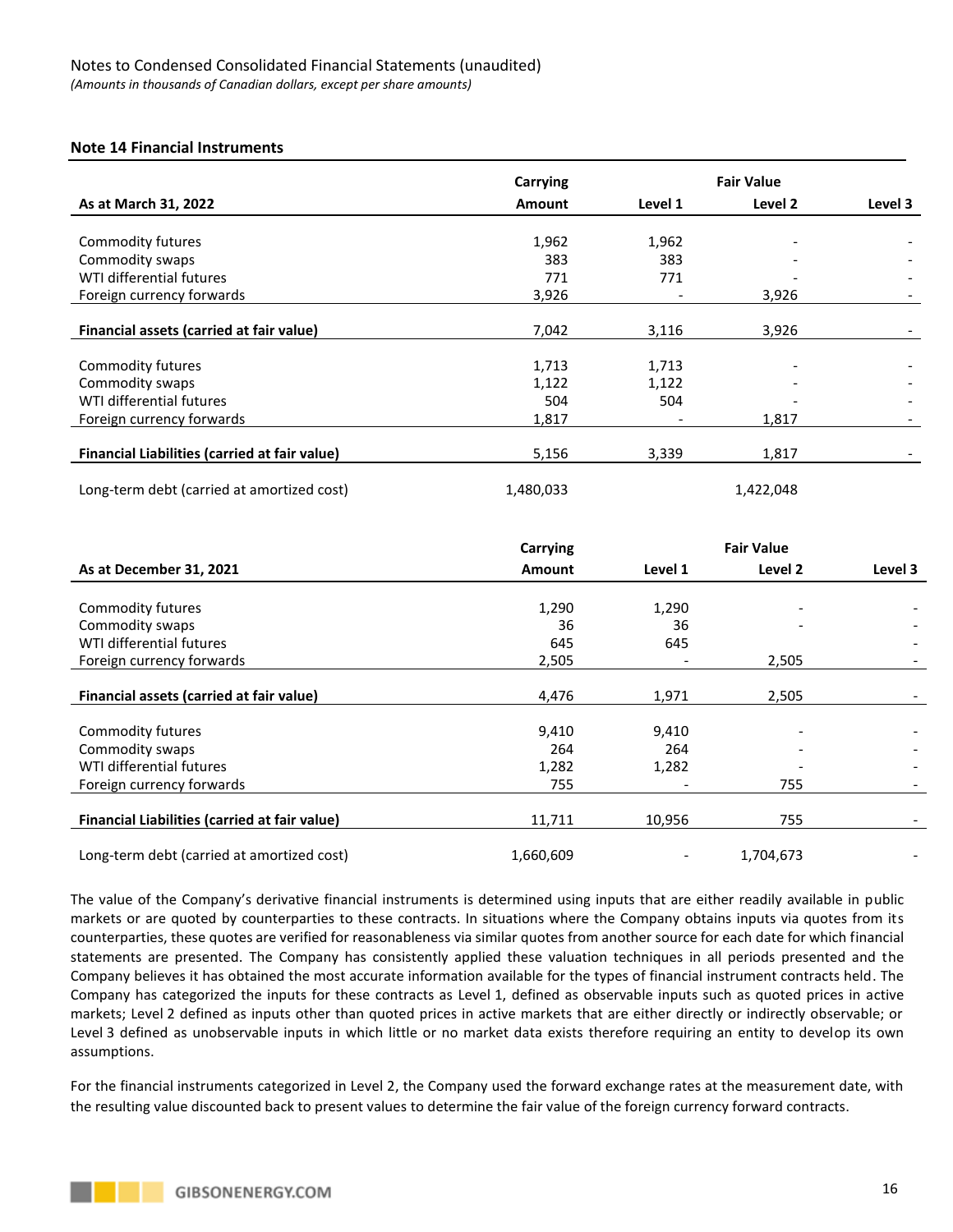# **Note 15 Subsequent Events**

On April 27, 2022, the Company amended its unsecured revolving credit facility and extended its maturity date from April 2026 to April 2027, amongst other amendments.

On May 2, 2022, the Board declared a quarterly dividend of \$0.37 per common share for the second quarter on its outstanding common shares. The dividend is payable on July 15, 2022 to shareholders of record at the close of business on June 30, 2022.

#### **Note 16 Supplemental Cash Flow Information**

|                                                              |             | Three months ended March 31, |            |  |
|--------------------------------------------------------------|-------------|------------------------------|------------|--|
|                                                              | <b>Note</b> | 2022                         | 2021       |  |
| Cash flows from operating activities                         |             |                              |            |  |
| Net income                                                   |             | 51,970                       | 32,777     |  |
| <b>Adjustments:</b>                                          |             |                              |            |  |
| Finance costs, net                                           |             | 14,921                       | 14,988     |  |
| Income tax expense                                           |             | 16,002                       | 8,084      |  |
| Depreciation and impairment of property, plant and equipment | 5           | 30,108                       | 31,201     |  |
| Depreciation of right-of-use asset                           | 6           | 6,410                        | 8,061      |  |
| Amortization and impairment of intangible assets             |             | 1,921                        | 2,022      |  |
| Share based compensation                                     | 11          | 6,155                        | 8,952      |  |
| Share of (profit) loss from investments in equity accounted  | 7           | (3,603)                      | 43         |  |
| Distributions from equity accounted investees                | 7           | 8,115                        |            |  |
| Gain on sale of property, plant and equipment                | 5           | (5, 137)                     | (773)      |  |
| Provisions                                                   | 10          | (713)                        | (831)      |  |
| Net gain on fair value movement of financial instruments     |             | (10,040)                     | (3, 584)   |  |
| Other                                                        |             | (1,026)                      | (2, 382)   |  |
|                                                              |             | 63,113                       | 65,781     |  |
| Changes in items of working capital:                         |             |                              |            |  |
| Trade and other receivables                                  |             | (156, 403)                   | (262, 244) |  |
| Inventories                                                  | 4           | (38, 319)                    | (80, 274)  |  |
| Other current assets                                         |             | 3,080                        | (1,271)    |  |
| Trade payables and accrued charges                           |             | 393,671                      | 311,170    |  |
| <b>Contract liabilities</b>                                  |             | (5,486)                      | (11, 113)  |  |
|                                                              |             | 196,543                      | (43, 732)  |  |
| Income tax payment, net                                      |             | (5,890)                      | (11, 249)  |  |
| Net cash inflow from operating activities                    |             | 305,736                      | 43,577     |  |